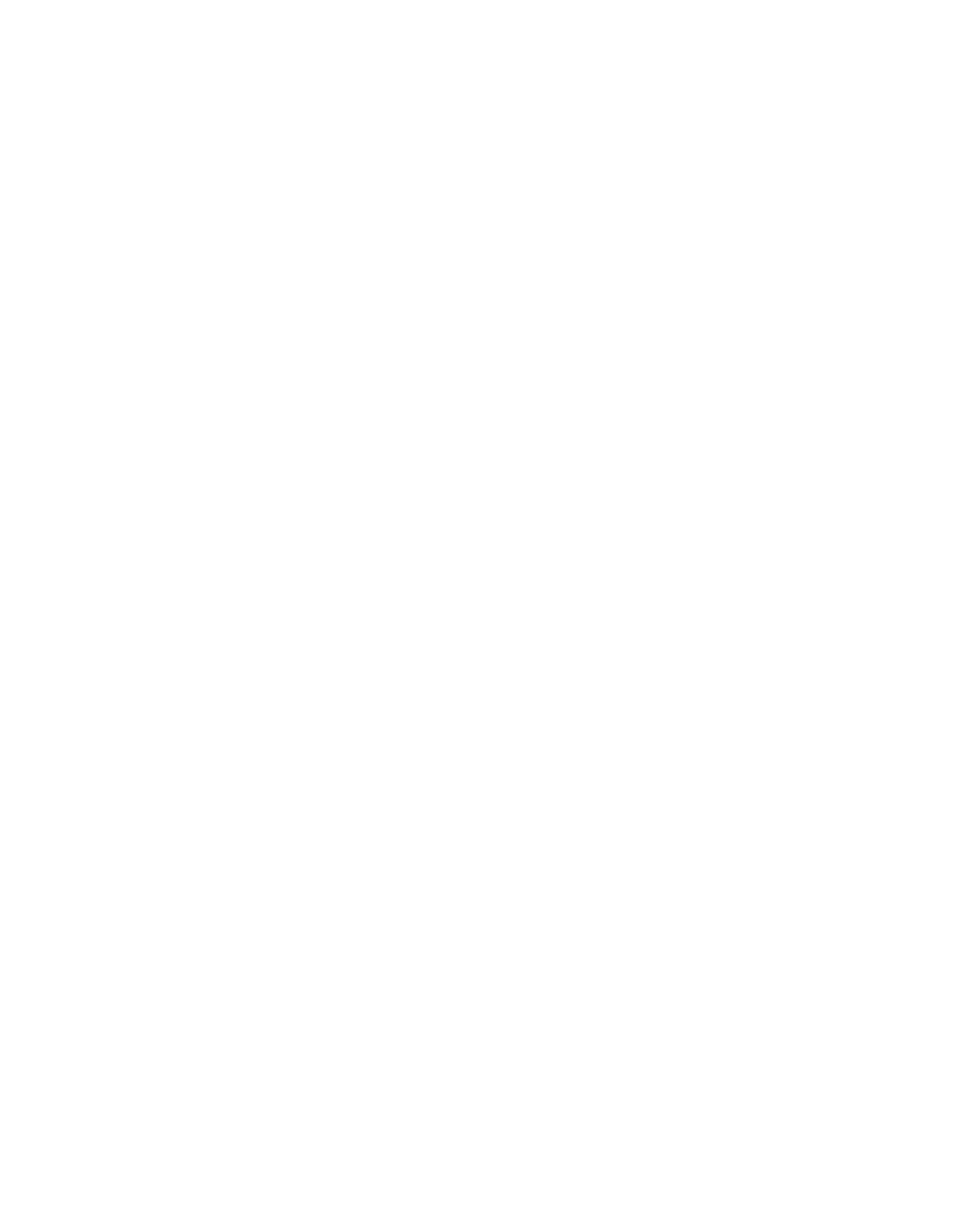## **TABLE OF CONTENTS**

| ARTICLE XIV – GRIEVANCE AND ARBITRATION PROCEDURE  14         |  |
|---------------------------------------------------------------|--|
| ARTICLE XV - EFFECTIVE DATE AND MODIFICATION OF AGREEMENT  16 |  |
|                                                               |  |
|                                                               |  |
|                                                               |  |
|                                                               |  |
|                                                               |  |
|                                                               |  |
|                                                               |  |
|                                                               |  |
|                                                               |  |
|                                                               |  |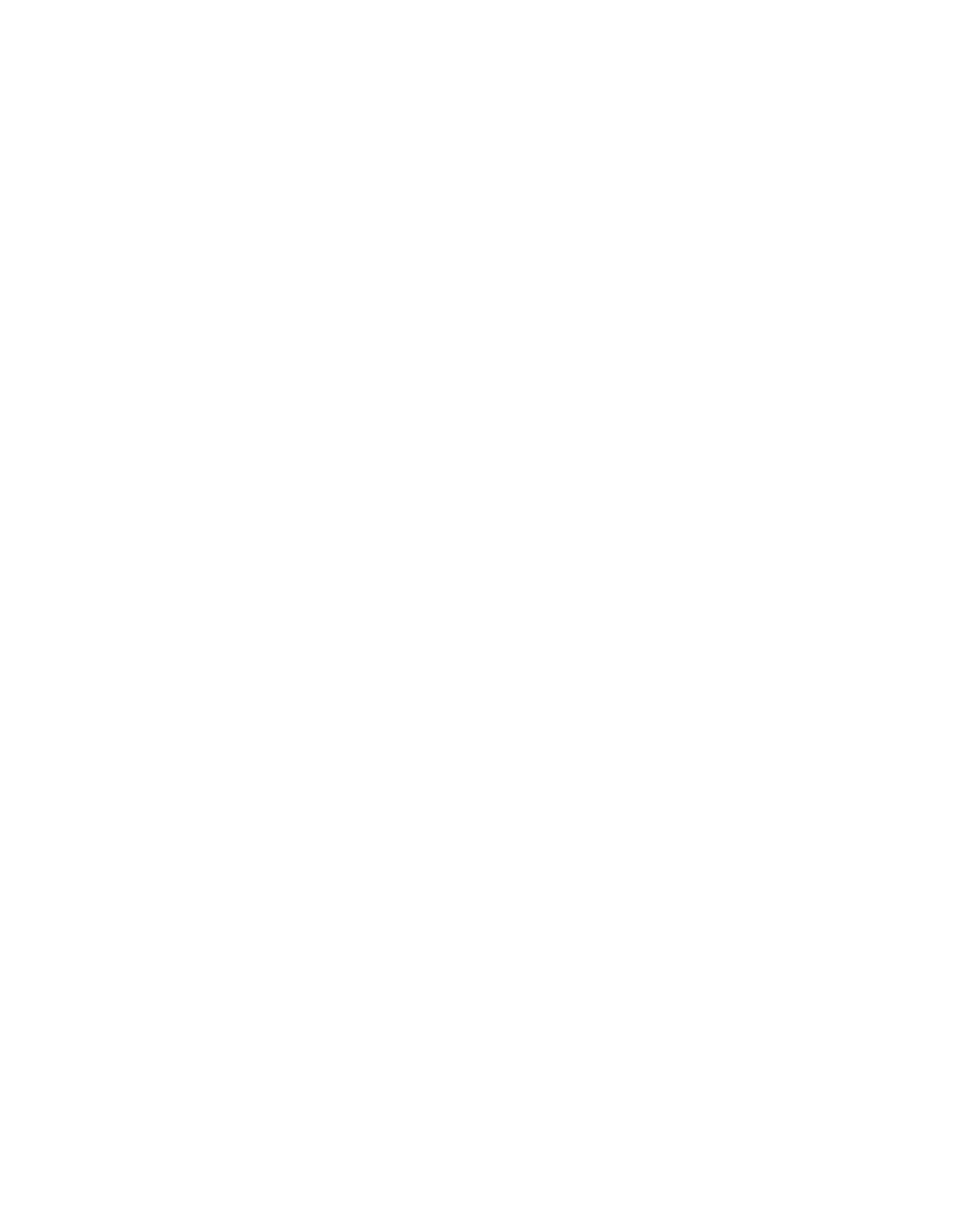#### **AGREEMENT**

This Agreement is between the Board of Education, Town of Fairfield, Fairfield County, Connecticut, hereinafter referred to as the Board, and the Fairfield Custodians-Maintenance Union, Local 1779 of The United Public Service Employees' Union (UPSEU), hereinafter referred to as the Union.

#### **ARTICLE I - RECOGNITION**

The Board recognizes the Union as the sole and exclusive bargaining agent, for all employees within the bargaining unit as certified and defined by the State Board of Labor Relations, excluding supervisory, seasonal, or temporary employees with respect to wages, hours, or other conditions of employment.

### **ARTICLE II- HOURS OF WORK**

- 1. The regular work week shall be 40 hours.
	- A. Hours worked in excess of eight (8) hours per day, Monday to Friday inclusive, or in excess of forty (40) hours per week or on Saturday shall be compensated at one and one-half (1-1/2) times the regular rate. Holidays, sick days and all other authorized absences under the terms of this contract shall be counted as time worked for purposes of computing overtime.
	- B. Hours worked on Sunday shall be compensated at two (2) times the regular rate, except where Sunday is part of the regular work week, or except as hereinafter stated.
	- C. Hours worked on a holiday recognized in this Agreement shall be compensated at two (2) times the regular rate. In addition, the employee will receive regular holiday pay. If a Friday or Monday is substituted for a Saturday or Sunday holiday, time worked on such Friday or Monday or any day designated as the substitute for a holiday shall be compensated at one and one-half (1-1/2) times the regular rate. Time worked on the official Holiday (Saturday or Sunday) will be compensated at two (2) times the regular rate, or except as hereinafter stated.
	- D. The specific lunch and dinner break schedules (specifically, the daily commencement and end time for lunch and dinner break and any other breaks) shall be developed in conjunction with a) Building Administrator b) Day or Evening Custodial Supervisor or Maintenance Supervisor and c) the Union and

 $1 \quad \}$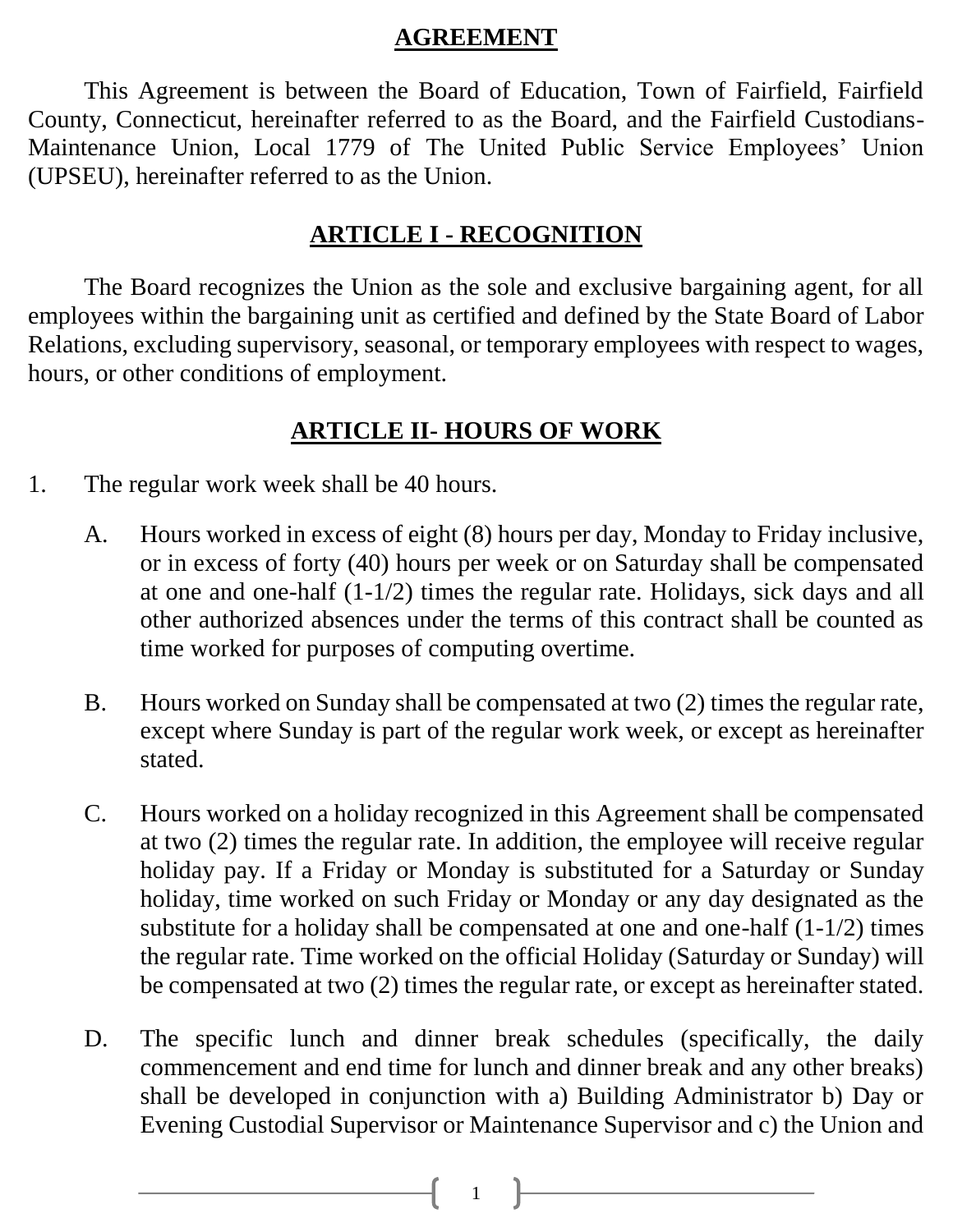the custodial/maintenance employee is required to adhere to said specific break time schedule. If the employee while on lunch break cannot leave school or if his lunch break is interrupted by a work assignment, then the lunch time is paid.

- E. It shall be the practice of management to assign available custodians from within the bargaining unit to overtime on a like building level basis, providing such custodians make their availability known to either the Day or Evening Custodial Supervisor.
- F. Emergency calls that require an employee of the bargaining unit to return to school outside the normal work schedule shall be compensated at the applicable rate as stated in Section a, b, and c above for a minimum of two (2) hours. An employee may, at the discretion of the Board be required to work for said minimum period. Such pay shall not be granted for calls to rectify a condition that existed when the head custodian finished the last regular shift (such as lighting, doors unlocked, windows open, etc.). Pay period will include travel time to and from home in Fairfield or town line for out-of-town residents.

Head custodians are relieved of the obligation to inspect and secure their buildings on weekends and holidays, unless they are already at their building for other purposes. Weekend/holiday building securing/inspecting work will be removed from the bargaining unit and/or subcontracted at the discretion of the Board.

- G. Insofar as possible, supervisors shall endeavor to give at least four (4) hours notice of overtime work assignments.
- H. All overtime work shall be distributed equally among eligible employees as far as is practicable within classification.
- I. New employees shall serve a probationary period of ninety (90) days worked. All employees after completion of their probationary period shall become permanent employees and shall acquire a length of service record as of the date of their employment. Medical benefits and life insurance will become effective upon successful completion of the probationary period.
- J. All employees hired by the Board of Education on a full-time basis shall immediately be considered a probationary employee. Probationary employees shall not have the right to resort to the Grievance procedure in the event of discharge.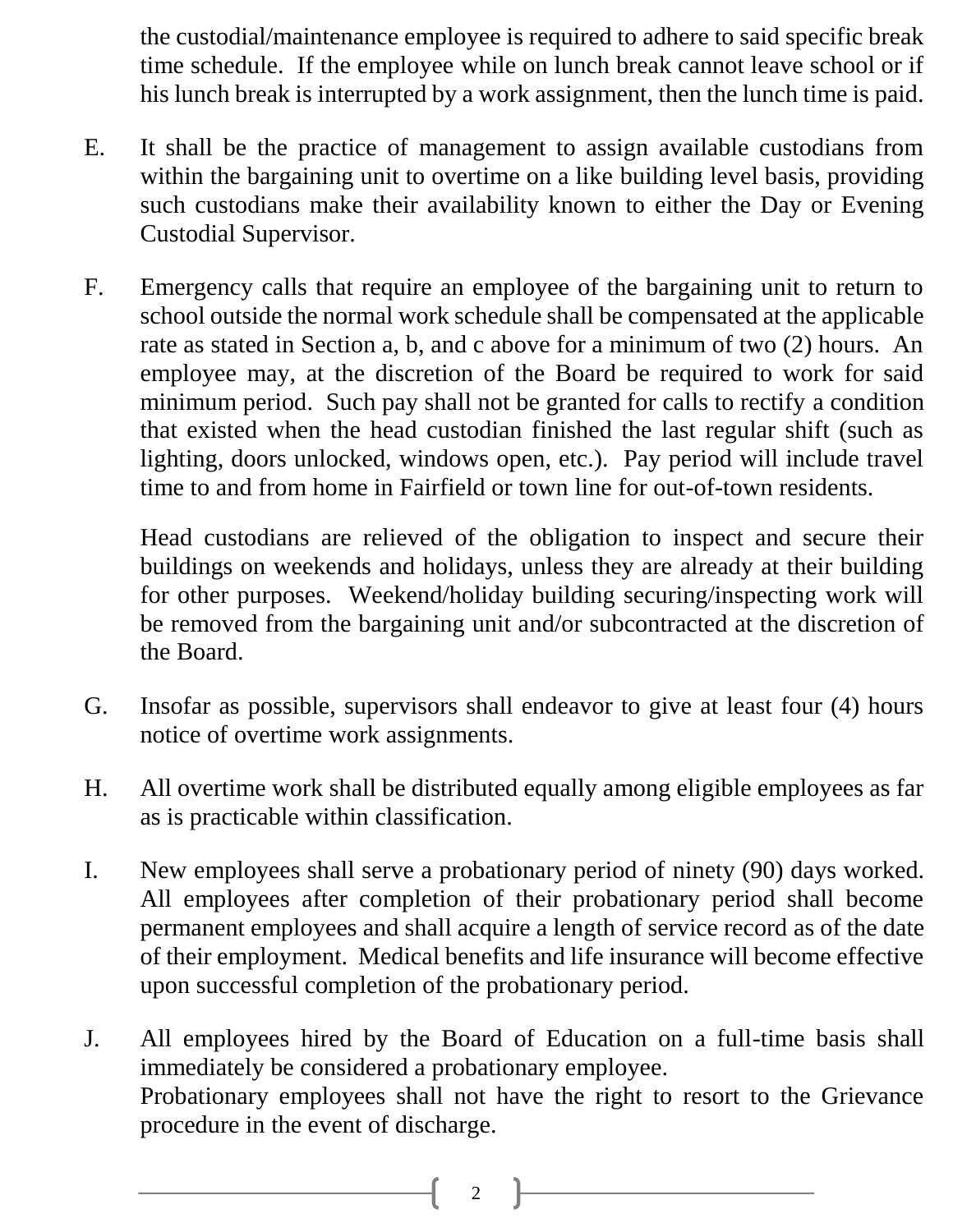## **ARTICLE III - WAGES**

1. The pay structure applicable to job classification covered by the Agreement as established by Frank C. Brown Company and as subsequently modified by the Board is accepted as part of this Agreement.

> The salary schedules for the 2016-2019 years are as displayed in Appendix A, B, C and D respectively. Wages for carpenters, licensed plumbers, heating technicians, and electricians will be increased by \$350 to compensate for specialized tools required. A similar provision of \$250 will be accorded masons, carpenter helpers and electrical helpers. The tool allowance will be paid as a lump sum on July 1, annually.

- 2. Pay increases to higher increment steps within job classifications will be based on regular progression.
- 3. An employee who completes fifteen (15) years of service with the Board and one year in step of grade immediately preceding the longevity step shall be paid an additional sum of \$300. Payment for Longevity Steps #10 and #15 will commence on anniversary date of completion of specified periods.
- 4. Head custodians in Grade II shall be paid at a rate no less than Step #4 of Grade 9, Custodian III.
- 5. The Board shall withhold from the wages of each employee the normal withholding tax due out of overtime pay or extra compensation, which is in fact paid by the Board of Education.
- 6. The Board shall provide at least twice annually an up-to-date check-off list and shall monthly provide a list to the Union of any persons new to the unit or leaving the unit, including retired employees.
- 7. Regular full-time employees working a daily schedule beyond 6:00 p.m. on an eight (8) hour shift basis shall receive an additional amount of \$600 annually and regular part-time employees working beyond 6:00 p.m. on a four (4) hour regular schedule shall receive an additional \$350 annually.
- 8. Employees who are required to provide automobile transportation from school-toschool shall be compensated at the IRS rate. Employee shall submit mileage reimbursement forms monthly. Reimbursement checks will be paid monthly, one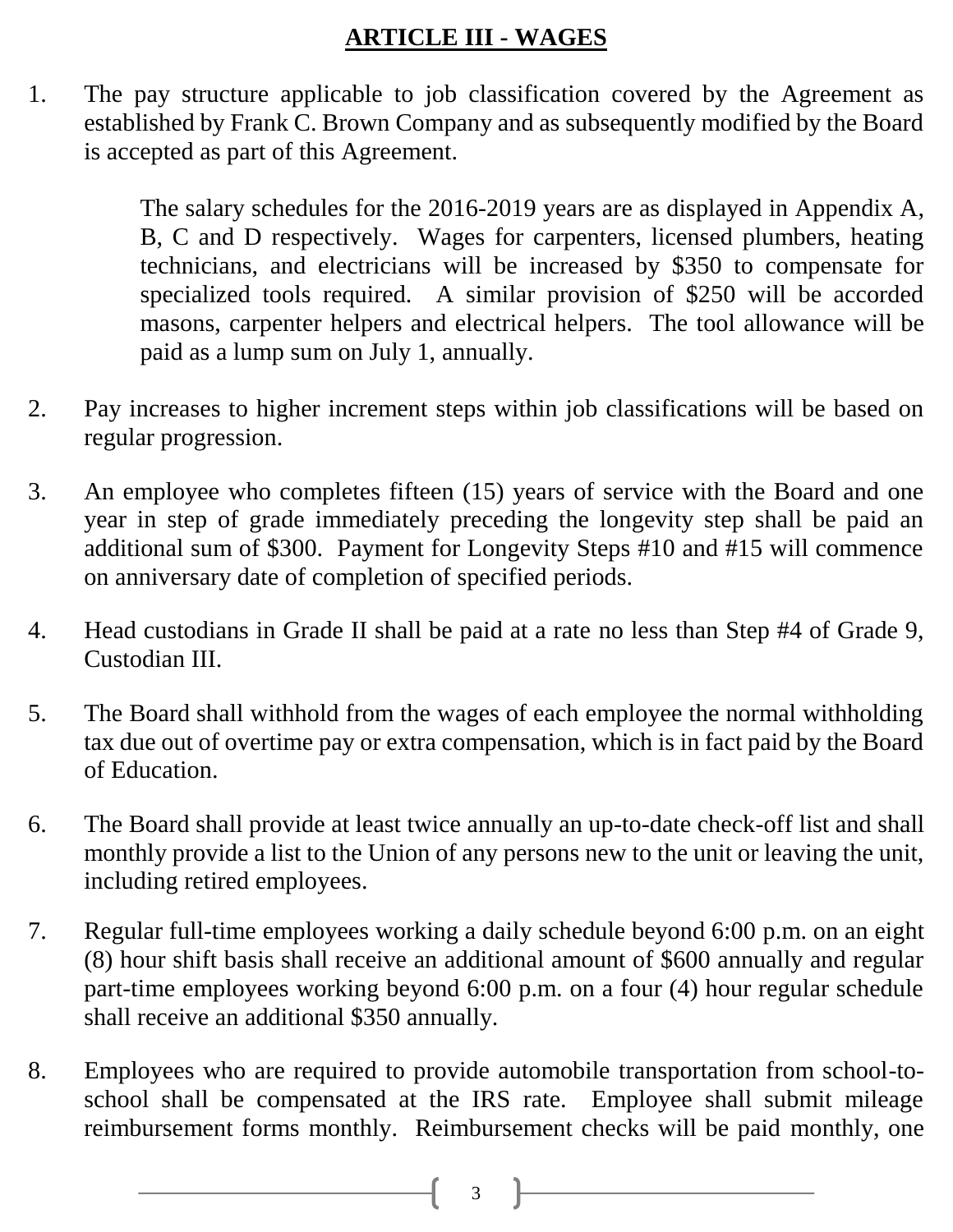month in arrears. Mileage will be based on work orders, supervisor orders or approval. No mileage will be paid for travel to the first worksite of the day.

- 9. When an employee is assigned to the position of foreman or head custodian, he/she shall receive wages based on the next higher step pay rate in the higher classification, commencing on the second full day of each assignment.
- 10. Employees will be paid on a weekly basis. Other payment for overtime, etc., will be continued to be paid on a bi-weekly basis.
- 11. Any Electrician, Heating Technician or Plumber who is required to maintain certification and insurance will be reimbursed a non-wage sum of \$1,500 annually.
- 12. Effective no earlier than ninety (90) days following the signing of this Agreement, all employees must enroll in direct deposit.

### **ARTICLE IV - HOLIDAYS**

1. The Board will recognize thirteen (13) paid holidays, or alternate designated dates.

Independence Day Labor Day Columbus Day Veterans Day Thanksgiving Day Day after Thanksgiving (*Floating*) Christmas Day New Year's Day Lincoln's Birthday Washington's Birthday Good Friday Memorial Day Martin Luther King Day

- 2. The Board shall have the scheduling option to determine when the Floating Holiday shall be taken.
- 3. In order to receive pay for the above referenced paid holidays, the employee must work the last regularly scheduled work day prior to and the first regularly scheduled work day subsequent to the holiday unless the absence is a previously approved personal or vacation day.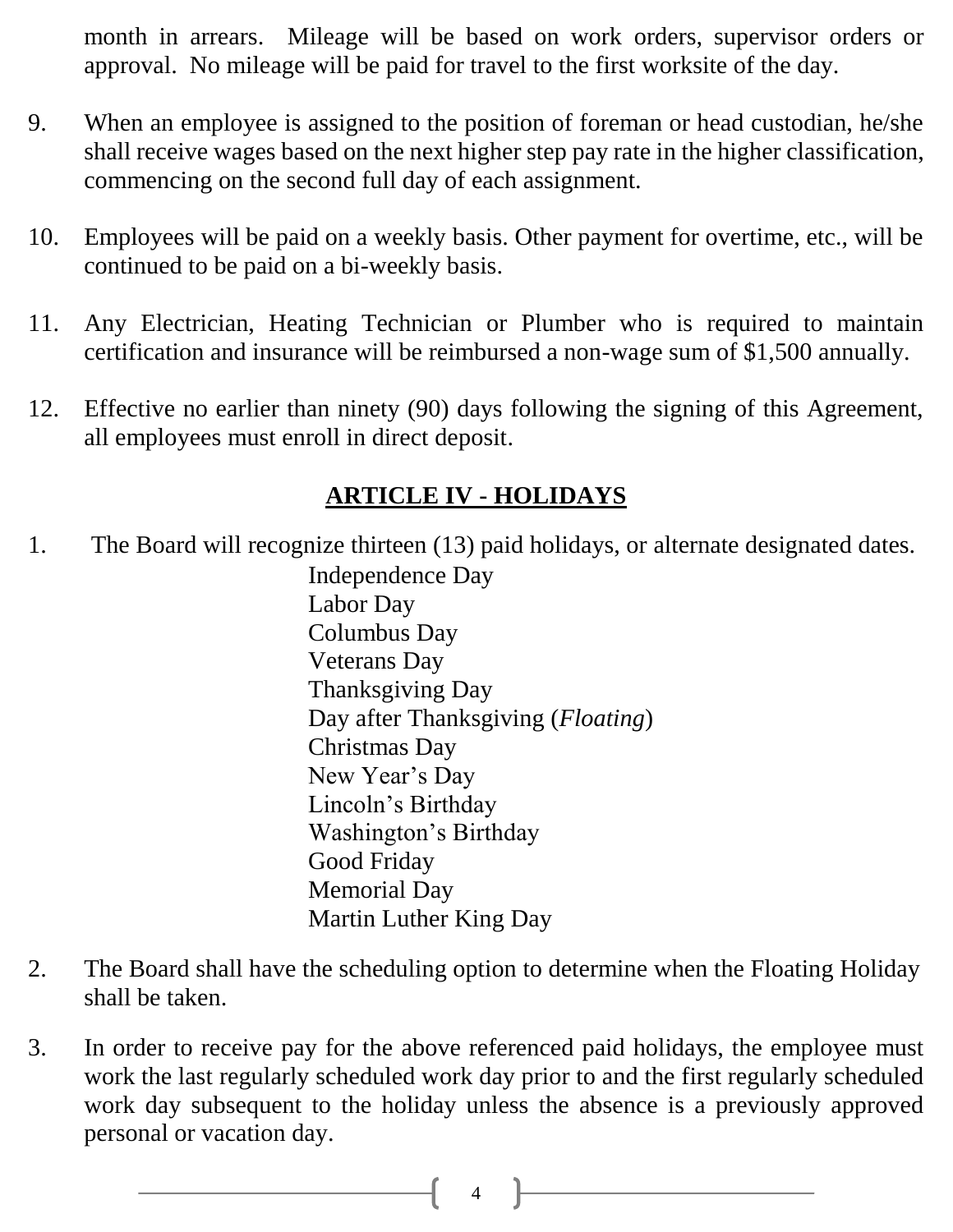### **ARTICLE V – VACATIONS**

1. Employees will receive paid vacations according to the following schedule:

| Length of Continuous Service*                                                          | Length of Vacation                                                                          |
|----------------------------------------------------------------------------------------|---------------------------------------------------------------------------------------------|
| Under one year                                                                         | One working day for each month's<br>service to a maximum of ten working<br>days.            |
| One year up through five years*                                                        | Two calendar weeks<br><i>(ten working days)</i>                                             |
| Six years up through<br>ten years*                                                     | Three calendar weeks<br><i>(fifteen working days)</i>                                       |
| Eleven years or over*<br>11 years (3 weeks + 1 day)                                    | One additional day for each<br>continuous year of active<br>employment beyond, through, and |
| 12 years (3 weeks $+ 2$ days)<br>13 years (3 weeks $+$ 3 days)                         | including fifteen years (not to exceed<br><i>twenty total days)</i>                         |
| 14 years $(3 \text{ weeks} + 4 \text{ days})$<br>15 years (3 weeks + 5 days = 4 weeks) |                                                                                             |

\*When counting Continuous Service, the first year to count will be the first full year or major fraction thereof (*July 1 through December 31*).

- 2. The qualifying date for determining earned vacation shall be June 30.
- 3. Vacations must be taken during the fiscal year in which the employee becomes entitled to the vacation. Pay in lieu of vacations will not be permitted.
- 4. Employees voluntarily terminating their services with the Board and giving two weeks notice (or four weeks if Head Custodian) will receive unused vacation accrued to 1/12th of their vacation for each full month of service since the previous July 1. If such 2 weeks/ 4 weeks notice is not provided to the Board, no vacation payout will be made. Vacation will be based on the amount they would have become entitled to the following July 1. Vacation accrual will also be paid to estate of employees who die or who retire.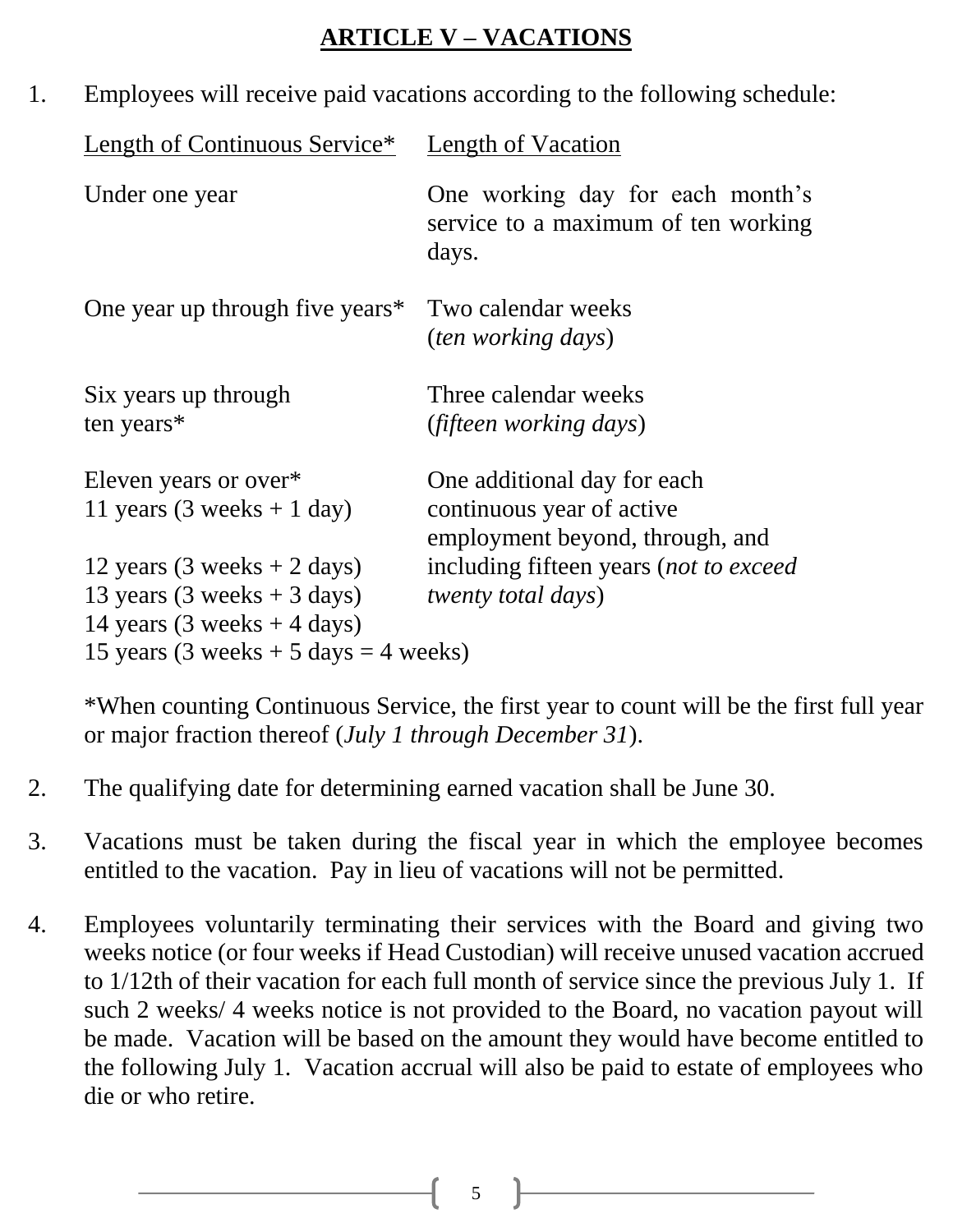- 5. Employees who are discharged for cause will not be entitled to payout of accrued unused vacation.
- 6. Employees will be permitted to schedule vacations at a time mutually acceptable to the employee and the Board. The Board will provide due consideration to the preferences of employees, consistent with the operational needs of the schools and offices. If there is a conflict as to when vacations shall be taken, senior employees working the same or similar operations will be given their preference.

## **ARTICLE VI - BENEFITS**

### 1. **Medical Insurance**

The Board shall continue to provide medical, RX and dental insurance benefits under the conditions pursuant to the Connecticut Plan 2.0, as amended in 2017, and as may be further amended from time to time, and as set forth in the Memorandum of Understanding that was signed by the Board and the Union dated January 11, 2016. The Board may further provide such benefits so long as it is done in accordance with the terms of said Memorandum. Further, Section 1 dealing with the Board's right to obtain equal or better coverage and the requirement for annual certification of dependent status shall remain in full force and effect.

During the term of this collective bargaining agreement, the employees shall pay the following premium cost share:

- Effective upon approval and ratification  $-16\%$
- Effective July 1,  $2018 17\%$

The remainder of the language in this Article shall remain in this agreement in case reference thereto is made necessary under said Memorandum of Agreement, including but not limited to Section 10 of said Memorandum.

The Board agrees to offer the following health insurance coverage for all eligible Employees and families including eligible dependents: health benefits comparable to the Anthem Blue Cross/Blue Shield medical insurance coverage with the option of a PPO or HMO plan, both with prescription drug coverage, and a co-pay dental plan with no riders. As a voluntary alternative, the Board may offer a Century Preferred Comprehensive Plan. The concession offered to the Fairfield Custodians-Maintenance, Local 117 of Council #4, American Federation of State, County and Municipal Employees, AFL-CIO in exchange for its agreement to the above

 $6 \quad \vert$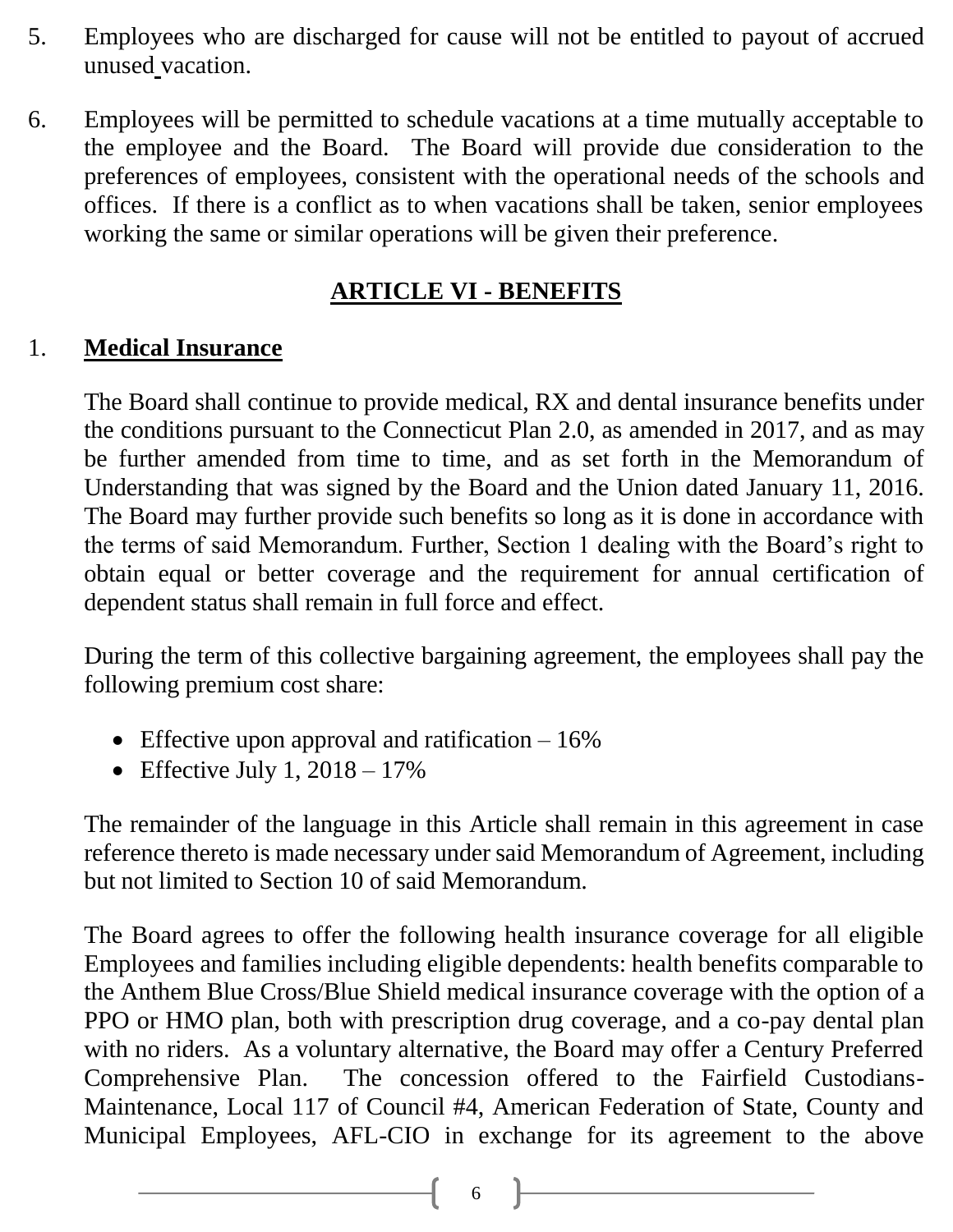referenced plans during the term of the 2000-2005 Agreement shall no longer be in effect. The following details the employee contribution levels for the duration of the contract.

Employee Premium Cost Share for the various plans is set forth below:

The Century Preferred Comprehensive Plan is voluntary with Premium Cost Share and co-pays to be determined by the Board.

The Board has established an IRS Section 125 for treating premium payment on a pre-tax arrangement. Each Employee electing to participate in a health insurance package shall have the option of making their contributions through payroll deduction pursuant to the IRS Section 125 Plan.

Co-pays for the Medical Plan are as follows:

• Out of Network Deductible: \$325/\$650/\$975 effective January 1, 2011

| • Home and Office/Walk-In/Specialist:                                                                                                                   | \$30                                |
|---------------------------------------------------------------------------------------------------------------------------------------------------------|-------------------------------------|
| • Hospital Co-Pay/Semi-Private Room/Inpatient<br>Mental Health/ Substance Abuse/Skilled Nursing<br><b>Facilities/Inpatient Rehabilitative Services:</b> | \$200                               |
| $\bullet$ Urgent Care:                                                                                                                                  | \$30                                |
| • Emergency Room Co-Pay:                                                                                                                                | \$150                               |
| • Outpatient Surgery:                                                                                                                                   | \$100                               |
| • Outpatient Mental Health/Substance Abuse:                                                                                                             | \$30                                |
| • Outpatient Surgery:                                                                                                                                   | \$100                               |
| • Outpatient Rehab Services:                                                                                                                            | \$30                                |
| • Prescription Drug:                                                                                                                                    | $$10/25/40 - 2x$ mail               |
| Vision:                                                                                                                                                 | Up to $$75$<br>(for a routine exam) |
|                                                                                                                                                         |                                     |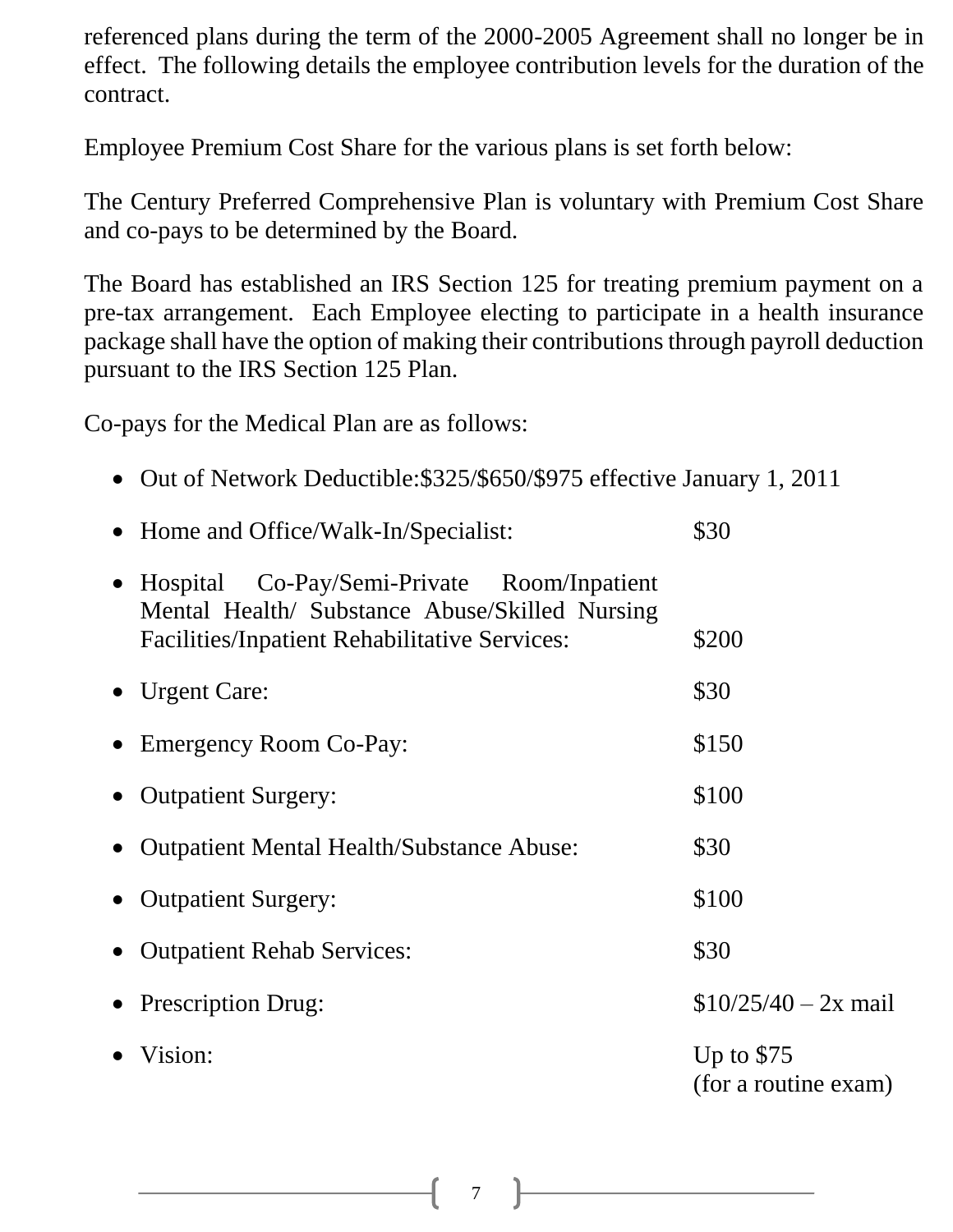Supplemental Coverage to Medicare "PART A" (over 65) for employees including spouses who retire in accordance with the Town Pension Plan. Retirees over age 65 may participate in Medicare Part B at his/her own expense through the particular carrier with whom the Board has a relationship. For any spouse to be included, said spouse must be enrolled at the time of retirement, not later. No future spouse may be enrolled.

Members of the Fairfield retirement plan, taking retirement under the provisions of the plan, between the ages of 62 and 65 may continue to purchase coverage, so long as permitted by the carriers, at group rates then prevailing; provided that said retired employee is engaged in no other employment.

Not withstanding any reference to a specific carrier, the Board reserves the right to obtain equal or better coverage after providing the union with the provisions sixty days before the proposed implementation. This provision applies to the retirees entitled to said coverage.

Each Custodial/ Maintenance employee must certify annually on a form provided by the Board as to the dependent status of those enrolled in any of the Board's Insurance Programs, as well as provide information as to any qualifying events affecting eligibility.

### 2. **Life Insurance**

The Board agrees to offer a paid \$40,000 life insurance policy for all individuals covered by this Agreement effective January 1, 2007.

## 3. **Sick Leave**

a. The Board will allow full pay to regular employees in this unit for absence due to personal illness up to ten days per year. Upon initial employment, one day per month will be provided up to a total of ten by July 1. Unused sick leave may be accumulated from year to year of continuous service up to a maximum of 120 days. A non-verified sick day before and/or after a paid holiday will preclude the holiday as being a paid day. The Superintendent (or Director of Human Resources) may allow further sick leave for continuous illness of up to 30 additional days for employees with one to five years of continuous service, or up to 60 days for employees with five to ten years of continuous service, or up to 90 days for employees with ten or more years of continuous service. A doctor's certificate must be presented in the case of any absence due to illness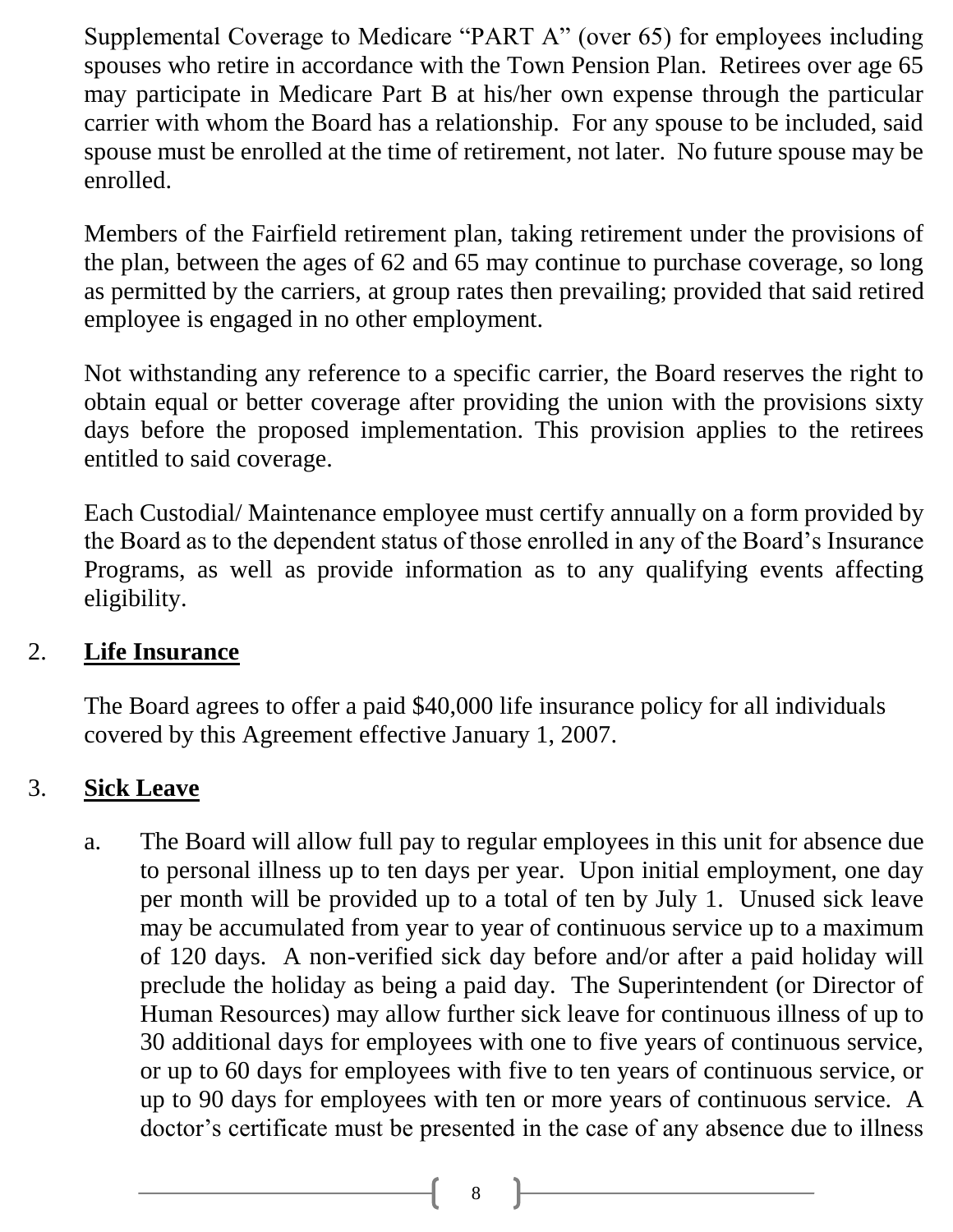over 10 days. Upon the expiration of leave allowances, members may receive an additional 15 days of paid medical insurance premiums after five years of continuous service, or 30 days of paid medical insurance premiums after ten years of continuous service, providing a formal leave of absence has been requested and granted.

- b. Sick leave shall not be used to extend Holidays or vacations. In the event an employee is absent from work in a regularly scheduled work day prior to and/or the regularly scheduled work day subsequent to any Holiday, the employee may be denied sick leave with pay for either of said days unless the employee supplies a medical certificate satisfactory to the administration, if requested.
- 4. In any case in which the Board requires an employee to take a medical examination (including x-ray examinations) for any reason, the Board will pay the full cost of such examination if conducted by a physician or agency designated by the Board.

## 5. **Retirement**

#### Section 1:

- a. The high salary for determining benefits under the present pension plan shall mean their highest annual salary obtained in any year of their employment. For those employees covered by this agreement who are eligible for benefits under the Plan, the annual benefit will be equal to 1.25% of their high annual salary up to a maximum of \$7800, plus 2.30% of that high salary in excess of \$7800, multiplied by their number of credited years of service with the Town.
- b. There shall be an adjustment in the monthly retirement benefit based on the percentage increase in the Consumer Price Index (CPI; 1967 = 100; Urban Wage Earners) for the previous (12) month period. Further review of the CPI shall be made at two (2) year intervals beginning 1 July 1988 and the adjustment will be based on the percentage increase in the same index reflected between March, 1967 and March 1988 and thereafter, between the March index each year. Any increase reflected by the Index during review periods shall be limited to three (3%) percent per year and/or a maximum of six (6%) percent per in any two (2) year review period.

An employee with at least ten (10) years of continuous service is eligible for vested rights provided that he or she has attained the age of 62.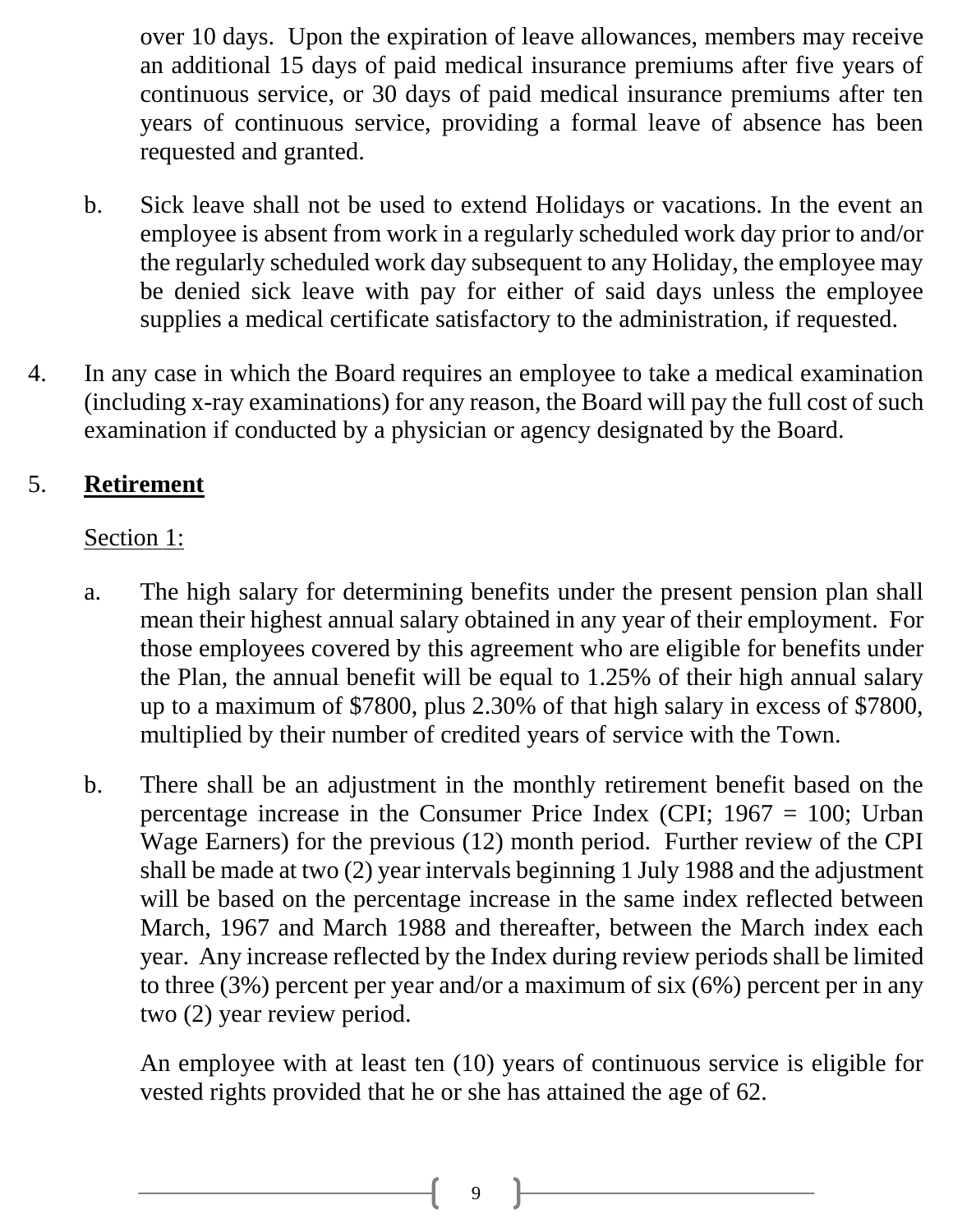- c. Employees covered by this agreement with at least 10 years of continuous service and age 62, shall become eligible for normal retirement benefits under the Plan.
- d. Employees hired after they had attained the age of fifty (50) years but prior to attaining the age of sixty (60) who are not members of the Retirement Plan may join said plan. They shall notify the administrators of the Plan of their intention to join the Plan on or before 31 December 1987 and shall complete contributions as would have been made had they joined the plan when they became employees of the Town; said payments to be completed prior to 30 June 1989, the employee's death or retirement, whichever occurs first. No employee or his beneficiary shall be eligible for retirement benefits unless payments have been completed as called for herein.

#### Section 2:

Any employee who has had prior active duty service with the United States Military shall be eligible to include said prior U.S. Military service as service for the purpose of calculating the pensions herein, provided that:

- a. Contribution for said service will be based on the employee's starting annual salary when first employed by the Board.
- b. The election for including prior service in the United States Military cannot be elected until such time as the employee has ten (10) years of service and/or becomes eligible for retirement as defined herein.
- c. Existing employees shall have the right to purchase military service time equal the amount of time served on active duty in the Armed Forces of the United States but limited to a maximum of four (4) years of such service by paying for such service time at the rate equal to five (5) percent of such employees annual salary at the date of hire.
- d. Employees hired subsequent to the Date of this Agreement shall indicate their election to purchase such military time on or before the second anniversary date of their hire and must complete the payment of such credit on or before the tenth (10th) anniversary date of their hire.
- 6. The existing pension plan shall be reopened for negotiation if any pension improvements are provided to any other unit covered by this pension plan.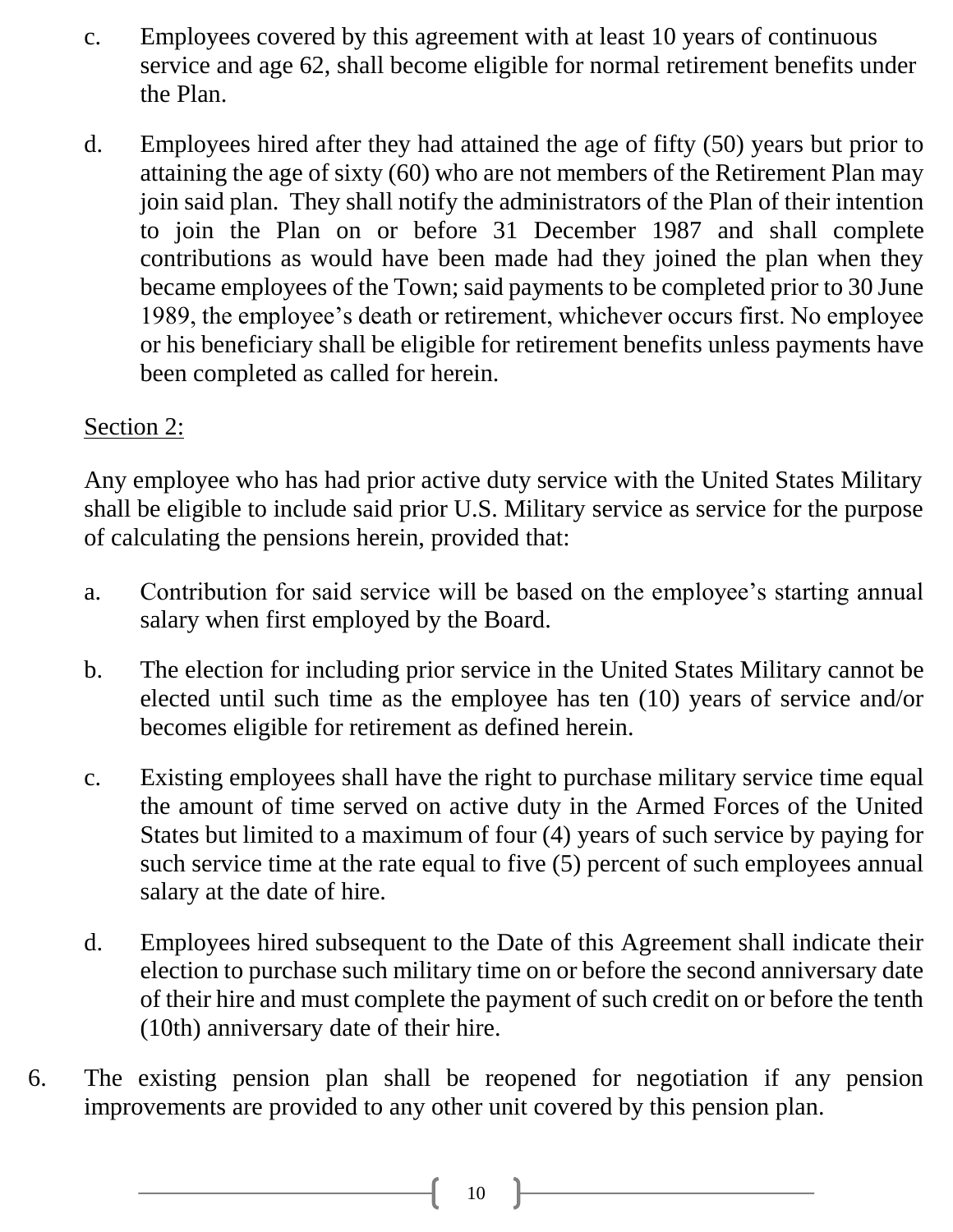7. All employees hired after the effective date of this Agreement shall participate in a 401(a) type pension plan with no eligibility or vesting rights in the Town's existing Pension System. The employee shall be required to contribute at least four percent (4%) of base salary to the Plan and may contribute up to the maximum allowed by law. The Town shall match the employee's contribution up to a maximum of four percent (4%) of base salary. The Town's contribution shall not vest until the employee has been continuously employed for five (5) years.

## **ARTICLE VII- MANAGEMENT CLAUSE**

- 1. Except as herein provided in this Agreement, the right of the Board in all respects to manage its business, operations and affairs; discharge and discipline employees for cause, to sub-contract, and to change, combine, establish or discontinue jobs or operations, shall be unimpaired. The Board's not exercising any right hereby reserved to it, or its exercising any right in a particular way, shall not be deemed a waiver of any such right or preclude the Board from exercising the same in some other way not in conflict with the express terms of this Agreement.
- 2. Nothing in the Agreement shall be construed as abridging any right, benefit, or privilege that employees of the Board have enjoyed heretofore unless such practice has been superseded by provisions of this Agreement.

## **ARTICLE VIII - LEAVE**

1. An employee shall be granted leave with pay from the date of death through the date of the funeral for a death in immediate family. Such leave shall be granted for up to three days commencing with the date of death. The employee shall receive regular pay for such days for which would have normally been scheduled as work days. Immediate family is defined as wife, husband, mother, father, daughter, son, motherin-law, father-in-law, brother and sister, and relatives customarily living in the employee's immediate household.

Permission for time off with pay due to the death of a relative outside the immediate family may be granted for one day.

2. All regular employees shall be entitled to leave with full pay for not more than three days in each school year for the observance of major religious holidays.

Up to five days in each school year may be allowed with pay for such absences which, in the opinion of the Superintendent of Schools or Director of Human Resources, are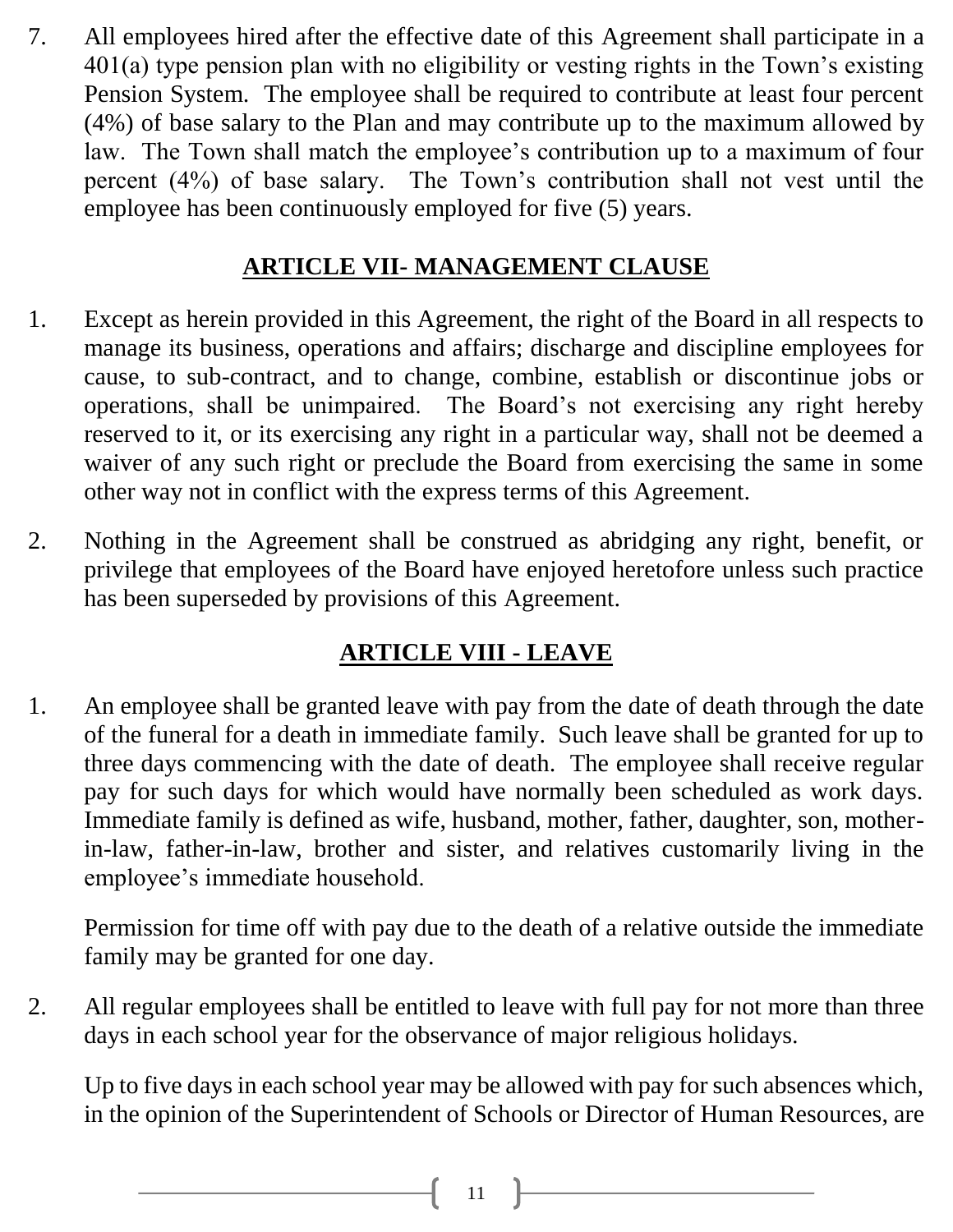considered unavoidable and reasonable, such as illness in the employee's immediate family.

Up to three additional days may be allowed for causes which, while not unavoidable, are deemed important and reasonable by both the employee and the Superintendent of Schools or Director of Human Resources. Two of these can be requested without stating a cause.

These three days may be made available to the employee with pay equal to fifty (50) percent of regular daily pay. Such absences are to be exclusive of allowable sick leave.

3. In the event an employee is absent for an illness or injury which is covered by workers' compensation, Board provided salary continuation shall be provided for a maximum of nine (9) months; pay during the period of said absence extending beyond nine (9) months shall be as provided by the Connecticut General Statutes and any such absence shall not be eligible for additional compensation under the collective bargaining agreement.

## **ARTICLE IX - COPIES OF CONTRACT**

The Board will provide Local 1779 with ten (10) copies of the Collective Bargaining Agreement within 30 days after the signing of the Agreement and will provide a copy to any employee who requests a copy and will further provide one copy to each school or building.

## **ARTICLE X - SENIORITY LIST**

- 1. Prior to September 1 of each year the Board will furnish the Union a list of employees in the bargaining unit showing their seniority, current wage classification, and accumulated sick leave as of July 1.
- 2. The Board of Education and the Union hereby recognize and accept the principle of seniority for layoffs and recall thereafter. All layoffs, shift preference, and rehiring shall be made in accordance with seniority by occupation upon length of service of the employee with the Board of Education in a position covered by this bargaining unit, provided the employee is qualified, and further provided, that the seniority list for employees other than maintenance employees will be divided into elementary and junior/high schools and the rights provided thereunder shall be based upon an employee's position on the applicable list.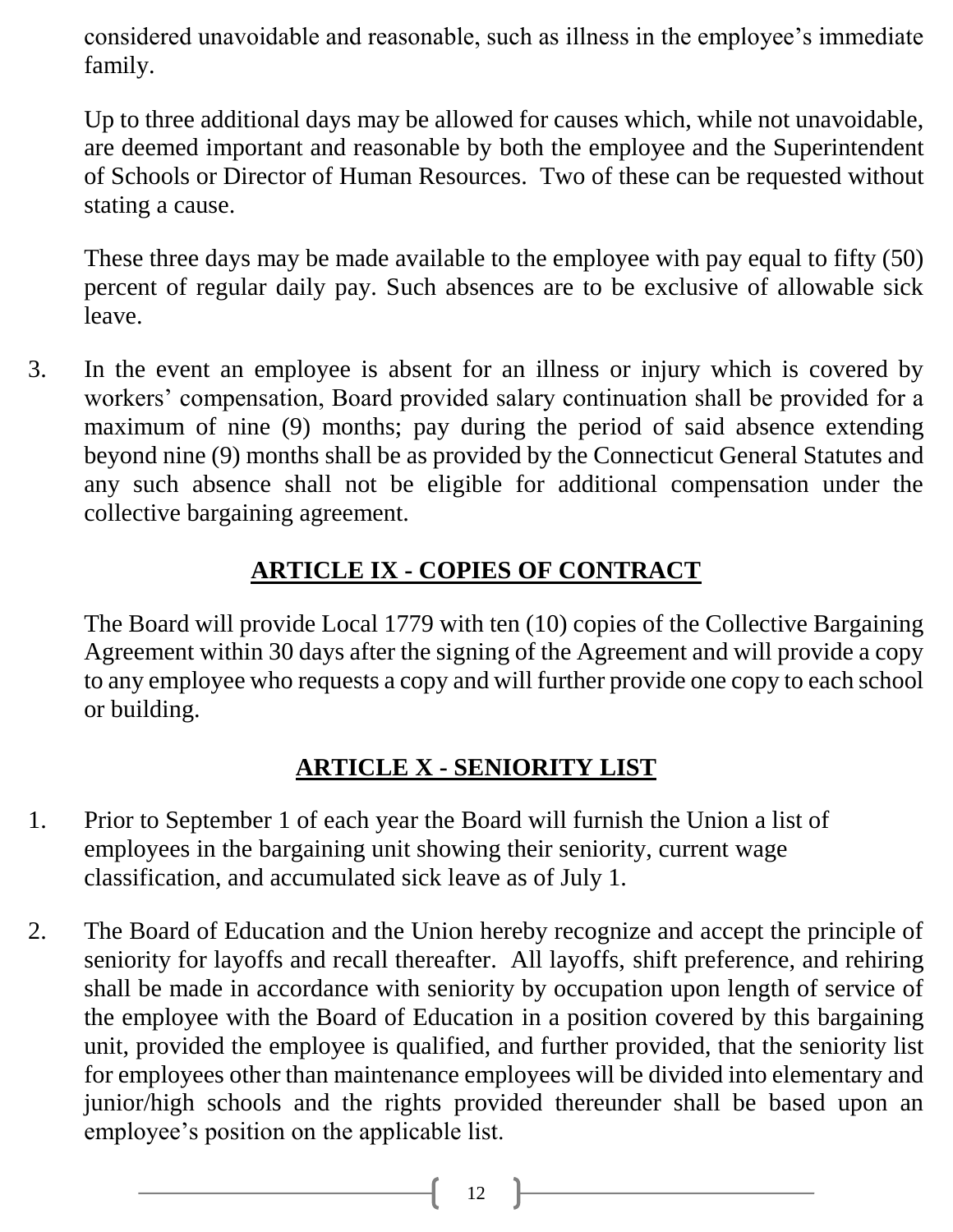- 3. Employees desiring to transfer to other jobs shall submit an application in writing to their immediate supervisor. The application shall state the reason for requested transfer. Employees requesting transfers because of the elimination of their jobs shall be transferred to the same job or any other job of equal classification for which they are qualified, on the basis of seniority.
- 4. Laid off permanent employees with the most seniority shall be rehired first and no new employees shall be hired until all laid off employees have been given an opportunity to return to work providing the employee recalled is qualified to fill the vacancy. In the event of a layoff, an employee shall retain his seniority status for two (2) years from the date of his layoff.
- 5. After July 1 in any fiscal year the Board will give ninety (90) days written notice of any individual being separated from employment during the school year by reason of loss of position.
- 6. The President, Vice-President, Treasurer, Secretary and one Chief Day Steward and one Chief Night Steward shall have super seniority in the event of a layoff provided that they have the ability to perform the remaining work without training or break-in.

## **ARTICLE XI – UNION BUSINESS LEAVE**

- 1. The five members of the Union Negotiating Committee shall be granted leave from duty with full pay for all meetings between the Board, or its representatives, and the Union for the purpose of negotiating the terms of a contract, when such meetings take place at a time when such members are scheduled to be at work.
- 2. One member of the Union Grievance Committee shall be granted leave from duty with full pay for all meetings between the Board, or its representatives, and the Union for the purpose of processing a grievance (subsequent to the first step of the grievance procedure), when such meetings take place at a time when such member is scheduled to be at work.

When such grievance involves an arbitration or meeting with the Board of Education, two members of the Union Grievance Committee shall be granted similar leave from duty with full pay.

3. The Union steward, without loss of pay, after notification to his supervisor, if his absence does not unreasonably disrupt his job assignment, may investigate grievances involving an immediate hazard to health and/or safety.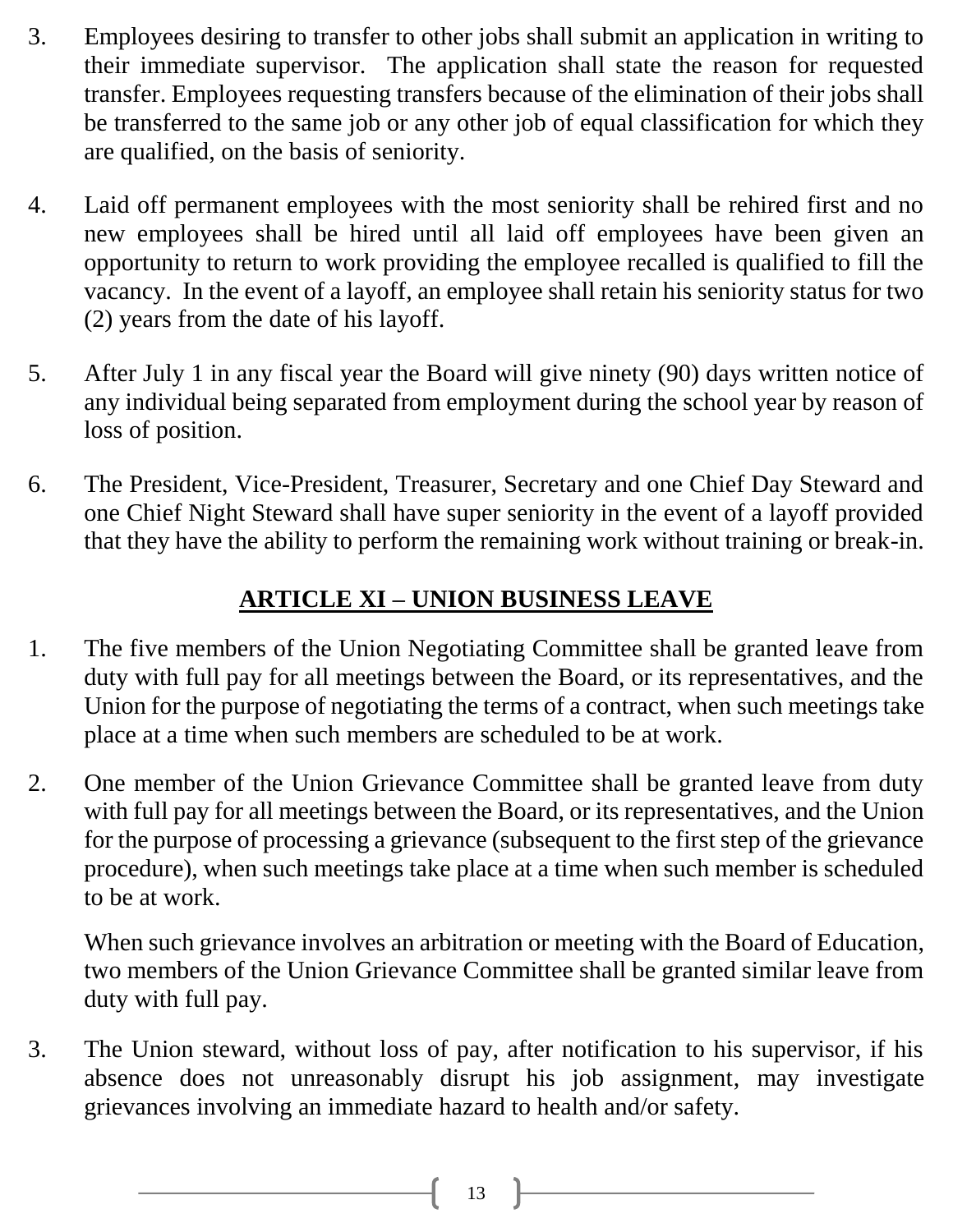#### **ARTICLE XII - JOB DESCRIPTIONS**

The Board will provide written copies for any changes or amendments in descriptions of job classifications at least two (2) weeks prior to their implementation.

#### **ARTICLE XIII- PROMOTIONS**

"Whenever a vacancy occurs for any promotional position within the bargaining unit, the vacancy shall be posted in writing by electronic mail for at least five working days before it is filled to enable any eligible person to bid for the promotion. If two or more eligible applicants from within the unit are determined as equally qualified for the position then the interview committee shall consider, seniority in the unit as the determining factor. The decision of the Director of Operations shall be final. Until the last day of the 2016-2019 collective bargaining agreement, a hard copy of the posting shall also be posted at the Meadow Street maintenance office. Effective the last day of the collective bargaining agreement, the five (5) working day electronic mail posting shall be the only posting.

### **ARTICLE XIV – GRIEVANCE AND ARBITRATION PROCEDURE**

#### Section One:

The Union or any employee or group of employees who feels aggrieved concerning a violation, misinterpretation or inequitable application of any of the provisions of this Agreement, may seek adjustments as follows:

Step #1: Within fifteen (15) days (excluding Saturdays and Sundays) after the occurrence of an alleged grievance, the Union shall submit such grievance in writing to the Section Supervisor. Within ten (10) days (excluding Saturdays and Sundays) after the receipt of said notice, said Supervisor shall arrange to and shall meet with said Union for the purpose of adjusting or resolving such grievance. Such Supervisor shall render a decision within ten (10) days (excluding Saturdays and Sundays) of such meeting. If such grievance is not resolved to the satisfaction of the Union, the Union may, within ten (10) days (excluding Saturdays and Sundays) of such decision, initiate Step #2 of this procedure.

Step #2: Further review of such grievance shall be made by presenting in writing such grievance to the Superintendent of Schools. Within ten (10) days (excluding Saturdays and Sundays) after receipt of said notice, the Superintendent or his delegate shall arrange to and shall meet with the Union for the purpose of adjusting or resolving such grievance. The Superintendent or his delegate shall render a decision in writing concerning such grievance within ten (10) days (excluding Saturdays and Sundays) of such meeting.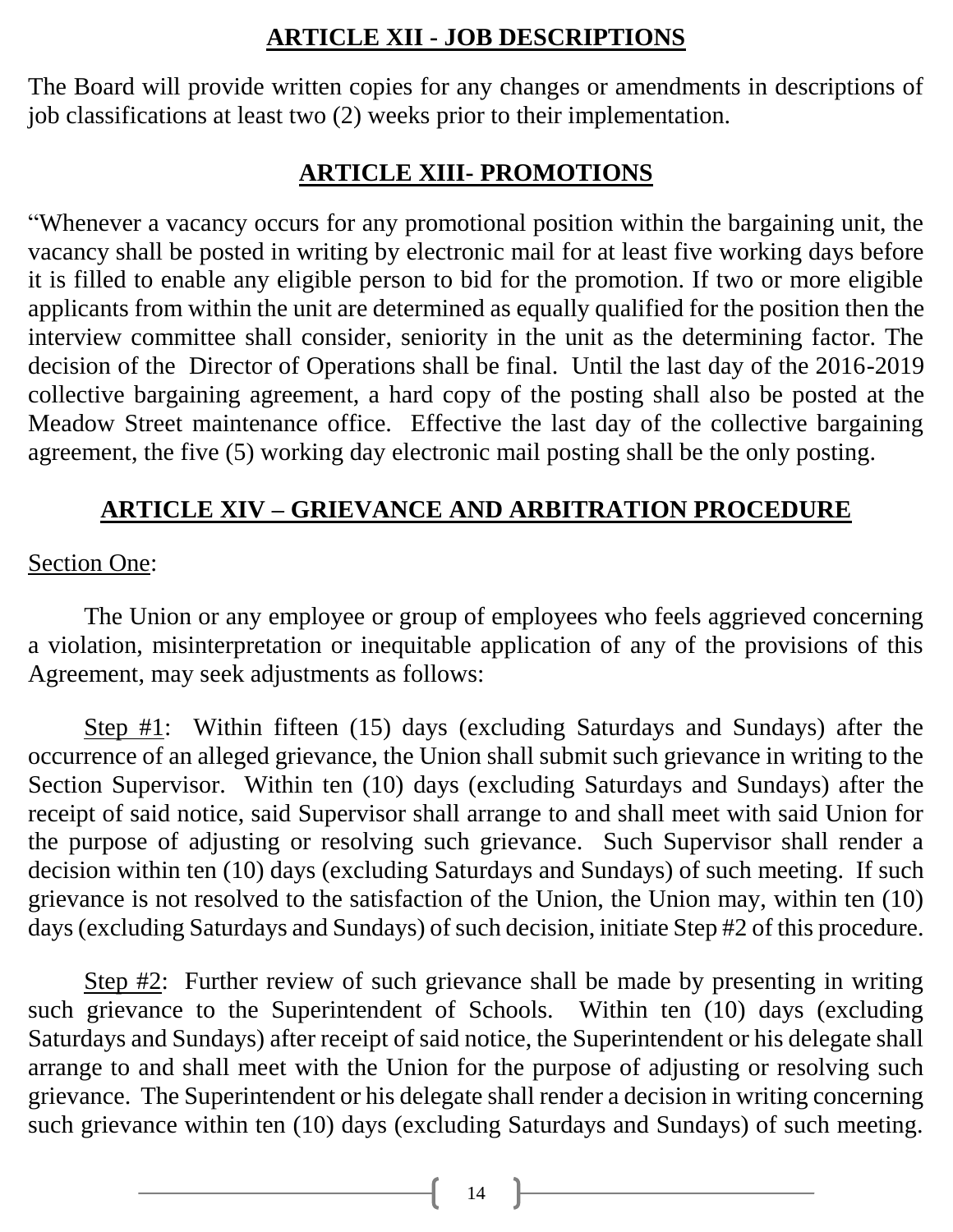If such grievance is not resolved to the satisfaction of the Union, the Union may, within ten (10) days (excluding Saturdays and Sundays) of such decision initiate Step #3 of this procedure.

Step #3: Further review of such grievance shall be made by presenting in writing such grievance to the Board of Education of the Town of Fairfield. Within twenty (20) days (excluding Saturdays and Sundays) after the Board receives such grievance, the Board shall have the option of meeting with the Union for the purposes of adjusting or resolving such grievance. The Board shall render a decision in writing concerning such grievance within thirty (30) days (excluding Saturdays and Sundays) after notification to it. If such grievance is not resolved to the satisfaction of the Union, the Union, may initiate Step #4 of this procedure.

Step #4: Further review of such grievance shall be made by submitting this dispute to arbitration by the American Arbitration Association within fifteen (15) days (excluding Saturdays and Sundays) of notification of the decision of the Board. The notice of arbitration shall include a brief statement of the issues to be decided by the arbitrator and the specific provisions of the agreement involved. Said Association shall hear and act on such dispute in accordance with its rules of voluntary labor arbitration. The decision of the arbitrator, if made in accordance with his jurisdiction and authority under this agreement, shall be final and binding on all parties.

#### Section Two:

The arbitrator shall not rule on any dispute which is not called specifically to the attention of the Board, or its representatives, in accordance with the aforesaid grievance procedure nor shall the arbitrator have any power to add to, subtract from, vary, modify or amend in any way, the terms of the Agreement. The time limits specified in the preceding sections of this article may be extended by agreement of all parties. The Union shall have the right to be present at all steps of the procedure.

Nothing contained herein shall prevent any employee from presenting his own grievance and representing himself, and all parties shall have the right to representation by counsel at any stage of the proceedings, after Step #2. Notwithstanding the foregoing, only the Union can advance a grievance to arbitration. The only parties to the arbitration are the Union and the Board of Education. Nothing herein shall prohibit the Board from filing a grievance and/or advancing a grievance to arbitration as it deems appropriate.

The fee of the arbitrator and the administration expense of the arbitration, if any, shall be shared by the Board paying 60% of said costs, and the Union paying the remaining 40%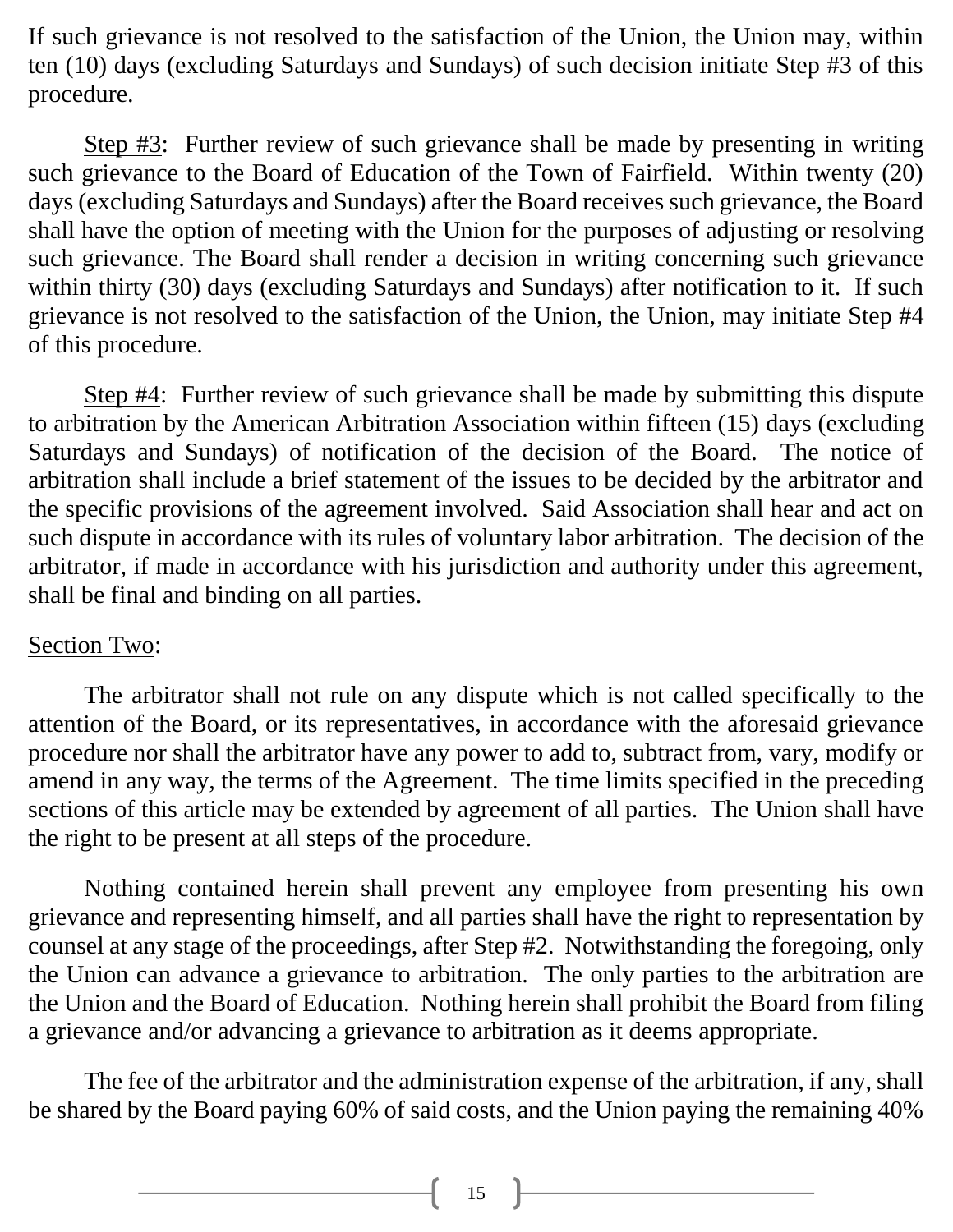of said cost but other expenses shall be borne by the party incurring them, including payments to representatives, witnesses, etc.

The Board agrees that it will apply to all substantially similar situations the decision of an arbitrator sustaining a grievance and the Union agrees that it will not bring or continue, and that it will not represent any employee in any grievance which is substantially similar to a grievance denied by the decision of an arbitrator.

## **ARTICLE XV - EFFECTIVE DATE AND MODIFICATION OF AGREEMENT**

This Agreement shall remain in full force and effect from July 1, 2016 through June 30, 2019. It shall remain in effect thereafter unless and until either party gives notice to the other of its intention to terminate, amend or modify such contract as of the expiration date in accordance with the State of Connecticut applicable statutes.

## **ARTICLE XVI- SAVINGS CLAUSE**

If any section, sentence, clause or phrase of this Agreement shall be held, for any reason to be inoperative, void or invalid, the validity of the remaining portions of this Agreement shall not be affected thereby, it being the intention of the parties in adopting this Agreement that no portion thereof, or provision herein, shall become inoperative or fail by reason of the invalidity of any other portion or provision.

## **ARTICLE XVII- UNION SECURITY PROVISION**

Employees covered by this Agreement at the time it becomes effective and who are members of the Union at that time shall be required as a condition of continued employment to continue membership in the Union for the duration of this Agreement. Employees covered by this Agreement who are not members of the Union at the time this Agreement becomes effective shall be required as a condition of continued employment to become members of the Union or pay a service fee on or within thirty (30) days of the date of hiring or within thirty (30) days after the effective date of this Agreement, whichever is later.

1. For the purposes of this Article, an employee shall be considered a member of the Union in good standing if he or she tenders his or her periodic dues uniformly required as a condition of membership.

Said service fee shall be in an amount and under conditions determined by the Union and not inconsistent with applicable case law or statute.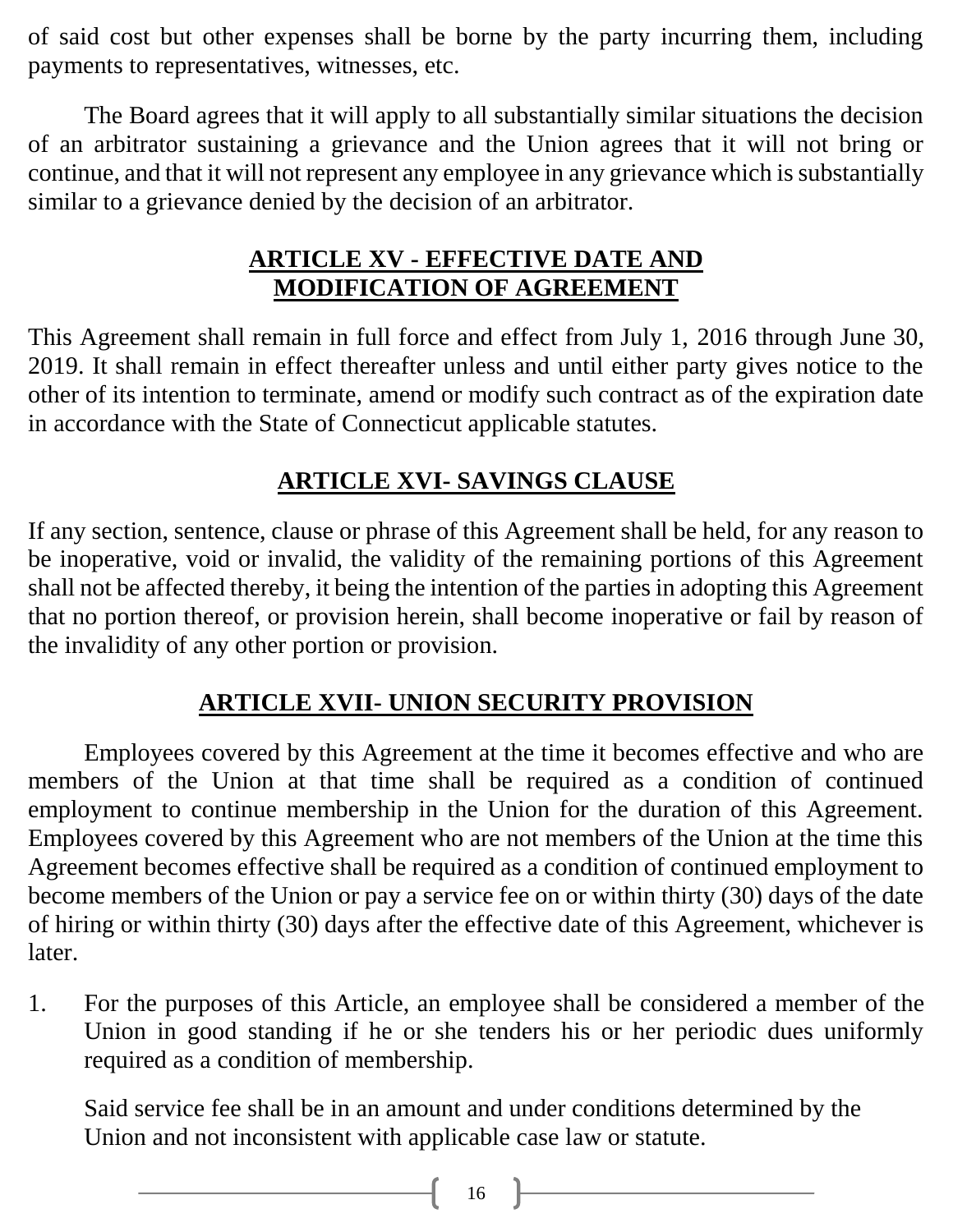- 2. Upon receipt of an "Authorization for Payroll Deduction" card signed by the employee, the Board agrees to deduct a sum certified by the secretary or other authorized official of the Union to be an amount equal to Union dues or service fee. Deductions will be made on the regular biweekly payroll (or less frequently if requested by the Union) and in an amount to justify the monthly total dues or service fee specified on the authorization card. Total dues and service fees shall be delivered to the treasurer of the Union at least quarterly.
- 3. The Union shall defend, indemnify and hold the Board and/or the Town harmless against all claims, demands, suits, or other forms of liability, which may arise by reason of any action taken or not taken by the Board and/or the Town for the purposes of complying with any of the provisions of this Section.

## **ARTICLE XVIII – COVERAGE FOR EXTRA ACTIVITIES**

- 1. In order to provide safety, security and sufficient personnel to staff elementary and middle school buildings which are rented by the public, an extra custodian may be assigned as determined by the Head Custodian, with the approval of the supervisor, when more than three (3) separate rental activities are using the facilities or a minimum of 150 building occupants are anticipated, except as hereafter stated.
- 2. In order to provide sufficient personnel to staff secondary school buildings which are rented by the public, the basic assignment formula will be one person for the first 300 building occupants and for each subsequent major fraction thereof.
- 3. When more than three (3) separate rental activities are using high school facilities the Head Custodian may use a formula of 1 person for 150 building occupants if he deems the extra assistance necessary to adequately serve the public.
- 4. Custodial personnel retained for building rental activities shall be guaranteed a three (3) hour minimum work period.

## **ARTICLE XIX – SAFETY**

Employees are expected to wear appropriate eye, ear and head protective equipment in work circumstances which would necessitate the wearing of these types of safety equipment.

In addition, all employees must wear work boots/safety shoes that are compliant with applicable occupational safety and health standards. Board will reimburse each employee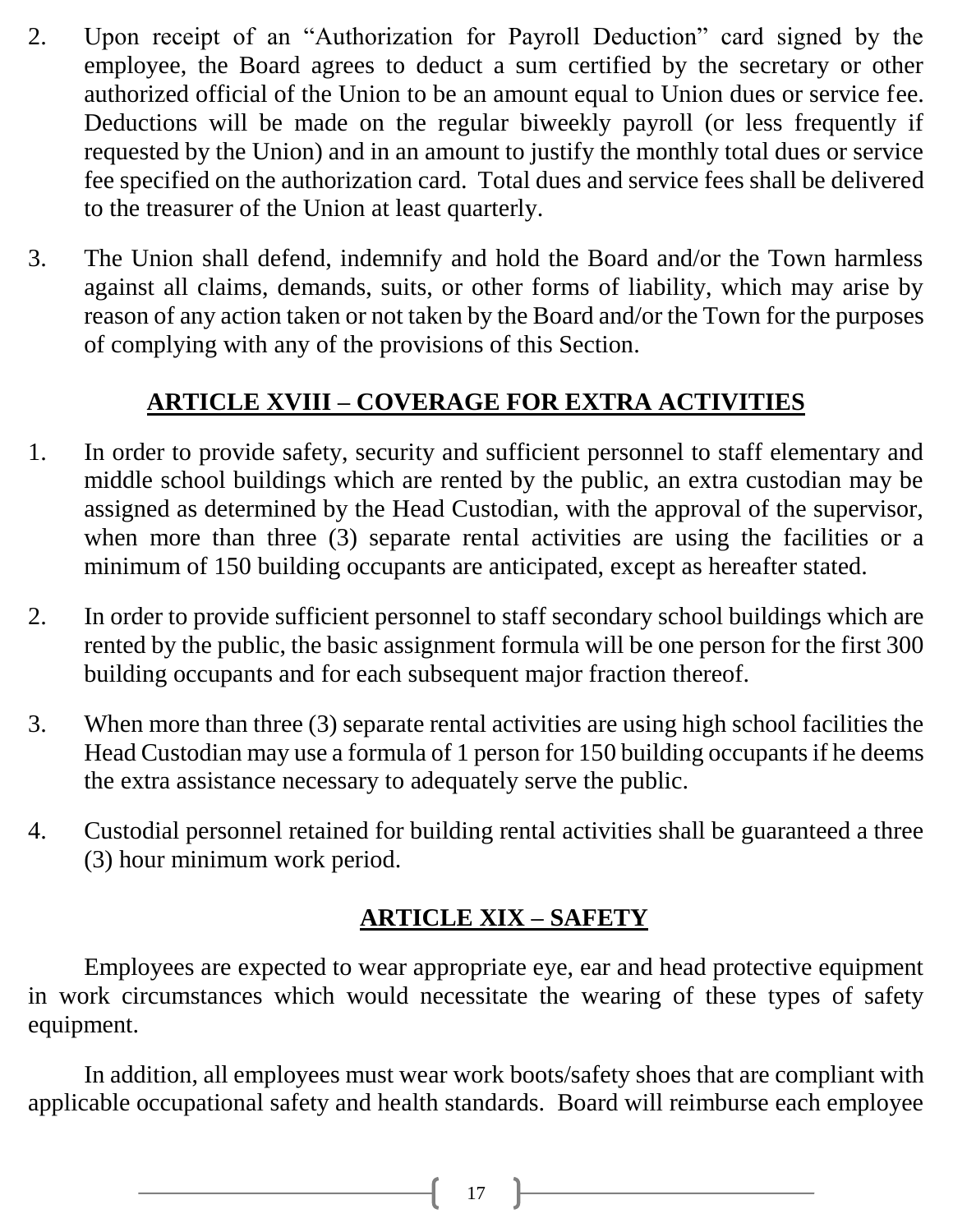in the amount of up to \$125.00 per year upon submission of a receipt for the purchase of work boots/safety shoes.

#### **ARTICLE XX – REASONABLE SUSPICION DRUG TESTING**

An employee must submit to a reasonable suspicion drug or alcohol test when a manager or supervisor has reasonable suspicion to believe that the employee has violated the drug or alcohol prohibitions contained in this Article and/or Sections 4225 and 4225AR of the District's Personnel Policy. A reasonable suspicion determination may be made any time the employee is on school property and may be based on observations concerning, including but not limited to, the appearance, behavior, speech or body odors of the employee. The observations may include indications of chronic and withdrawal effects of drugs and/or alcohol. Supervisory personnel may request that an employee submit to drug or alcohol testing when a supervisor has a reasonable suspicion that an employee is under the influence of drugs or alcohol. The term "reasonable suspicion" as used in this section is defined consistent with Connecticut law, and generally exists when, based upon objective facts and considerations, a reasonably prudent supervisor would suspect that an employee is under the influence of drugs and/or alcohol.

- 1) The supervisor or manager who makes a reasonable suspicion determination will not conduct the drug or alcohol test.
- 2) The Board shall contact the testing agency and the employee will remain on site, supervised by a Board of Education employee, until the agency employee arrives and during the full time of the testing process.
- 3) The employee must submit to reasonable suspicion drug or alcohol test. Failure or refusal to submit to a reasonable suspicion drug or alcohol test, as directed by a manager or supervisor, shall constitute a positive drug test.
- 4) For an employee who tests positive to drugs and/or alcohol may be subject to disciplinary action up to and including termination of employment.
- 5) An employee who acknowledges having a drug/alcohol problem to a human resources department and seeks help for same prior to be directed to taking a reasonable suspicion drug test, will be given the opportunity to seek help and assistance for said drug/alcohol issue, and the employee's acknowledgement of the drug/alcohol problem under these circumstances shall not be the basis for discipline of the employee.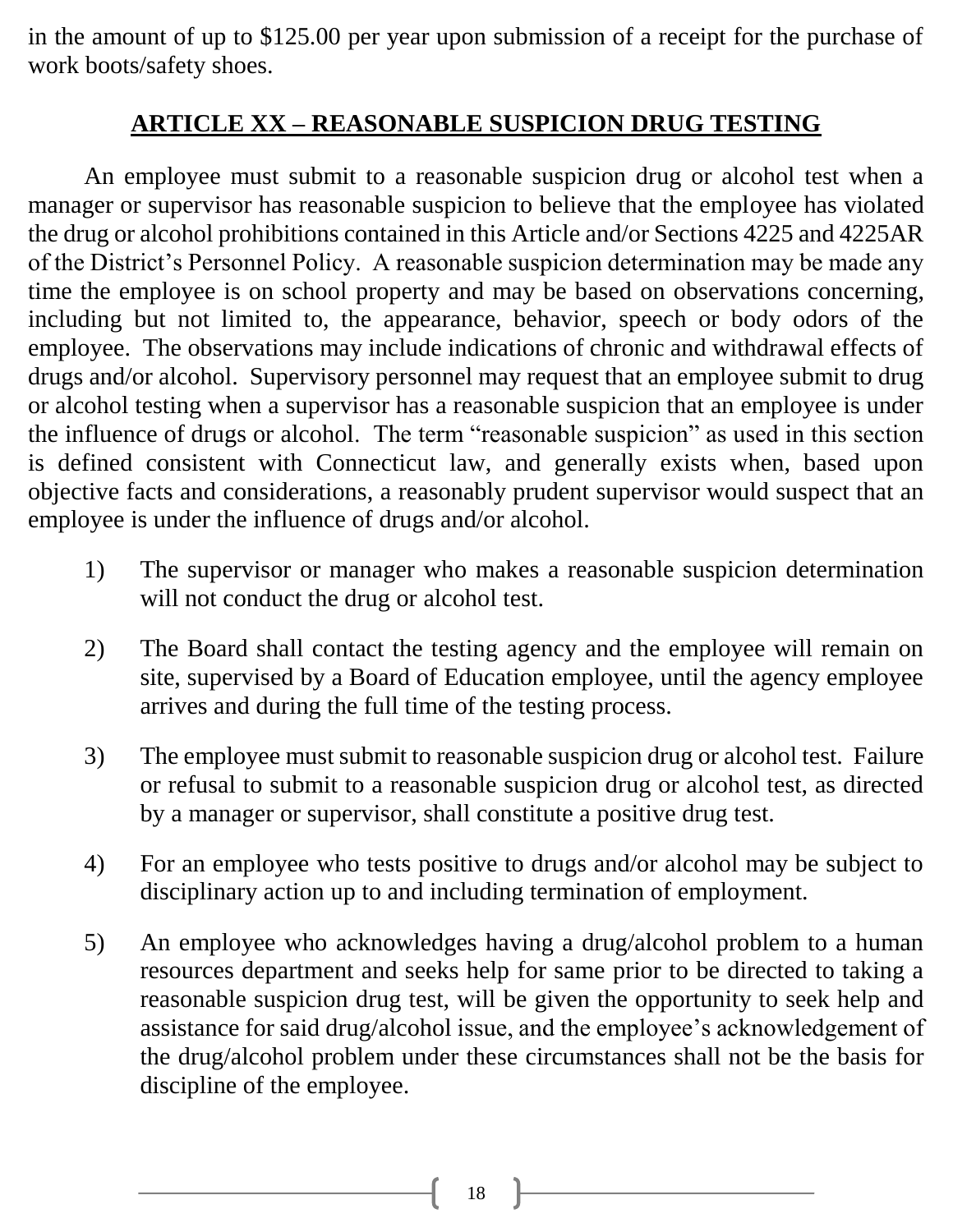- 6) An employee who tests positive to drugs and/or alcohol or fails and/or refuses to participate in a reasonable suspicion drug or alcohol test, shall be suspended five (5) days without pay for the first offense; and terminated upon a second offense.
- 7) If the employee is three (3) years without a positive test/failure/refusal, his record will be cleansed.

In Witness whereof, the parties have caused their names to be signed on this 16th day of March, 2018.

For The Union For The Board

UPSEU

Date **Date** Date **Date** 

 $Misho$   $Mini$ 

Mark Sheehan Philip Dwyer, Chairman<br>Staff Representative Fairfield Board of Educa Fairfield Board of Education<sup>'</sup>

3/19/18 21-Mar 2018

**\_\_\_\_\_\_\_\_\_\_\_\_\_\_\_\_\_\_\_\_\_\_\_\_\_\_\_**

Robert Brunetti, President

3/19/18

Date

Kevin E. Boyle UPSEU President

3/16/18

Date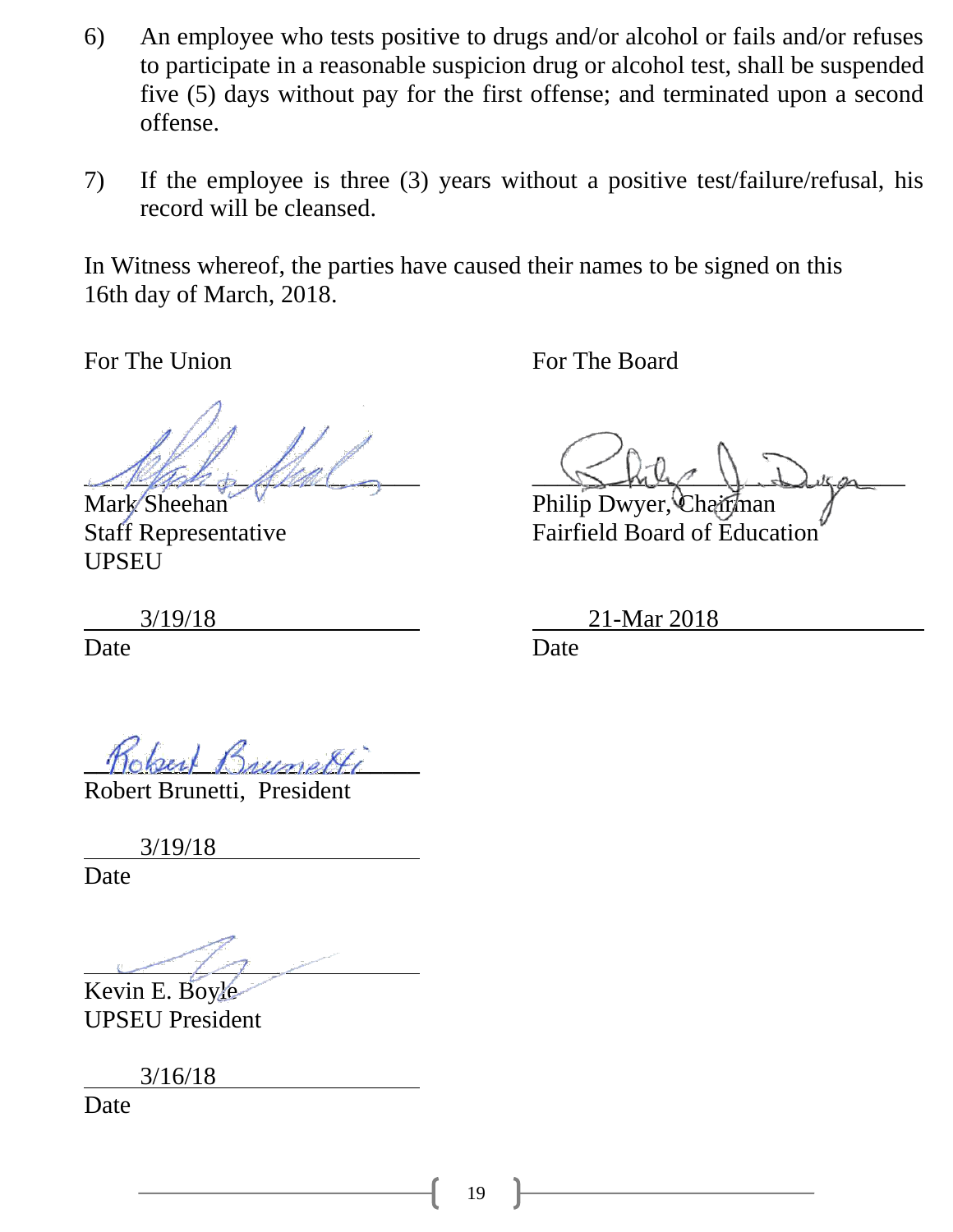#### **APPENDIX A**

#### **FAIRFIELD PUBLIC SCHOOLS Fairfield, Connecticut**

## **CUSTODIAL – MAINTENANCE 2016-17**

|   | <b>Grade</b>                            | $\mathbf{1}$ | $\overline{2}$ | $\mathbf{3}$         | $\overline{\mathbf{4}}$ | L11    | LL16   |
|---|-----------------------------------------|--------------|----------------|----------------------|-------------------------|--------|--------|
|   | 8 Custodian II                          | 38,532       |                | 39,686 40,880        | 42,106                  | 50,900 | 51,361 |
| 9 | <b>Custodian III/Maint. Repairman I</b> | 40,789       |                | 42,012 43,270 44,571 |                         | 53,435 | 53,896 |
|   | 10 Automotive Equip. Oper.              | 43,015       |                | 44,305 45,633 47,003 |                         | 56,494 | 56,958 |
|   | 11 Maintenance Repairman II             | 45,505       |                | 46,868 48,275        | 49,722                  | 59,296 | 59,758 |
|   | 12 Custodian III Head                   | 49,759       | 51,249         | 52,789 54,372        |                         | 62,292 | 62,754 |
|   | 13 Custodian Supervisor I               | 47,771       |                | 49,205 50,681 52,202 |                         | 62,325 | 62,788 |
|   | <b>14 Custodian Supervisor I Head</b>   | 50,179       |                | 51,679 53,231        | 54,829                  | 65,467 | 65,930 |
|   | <b>15 Custodian Supervisor II</b>       | 50,519       |                | 52,035 53,594        | 55,201                  | 65,357 | 65,819 |
|   | <b>16 Custodian Supervisor II Head</b>  |              | 53,066 54,659  |                      | 56,298 57,987           | 68,652 | 69,114 |
|   | 17 Maintenance Repairman III            | 53,750       |                | 55,365 57,024        | 58,735                  | 68,895 | 69,358 |
|   | <b>18 Master Craftsman</b>              | 56,246       |                | 57,934 59,672 61,462 |                         | 72,196 | 72,658 |
|   | 20 HVAC                                 | 67,643       |                | 69,675 71,764 73,913 |                         | 86,850 | 87,414 |

**Effective July 1, 2016, a 2% general wage increase plus incremental step advancement for those employees who are not on max step. Retroactive payments shall be made only to those employees still on the payroll.**

 $20 \quad \blacksquare$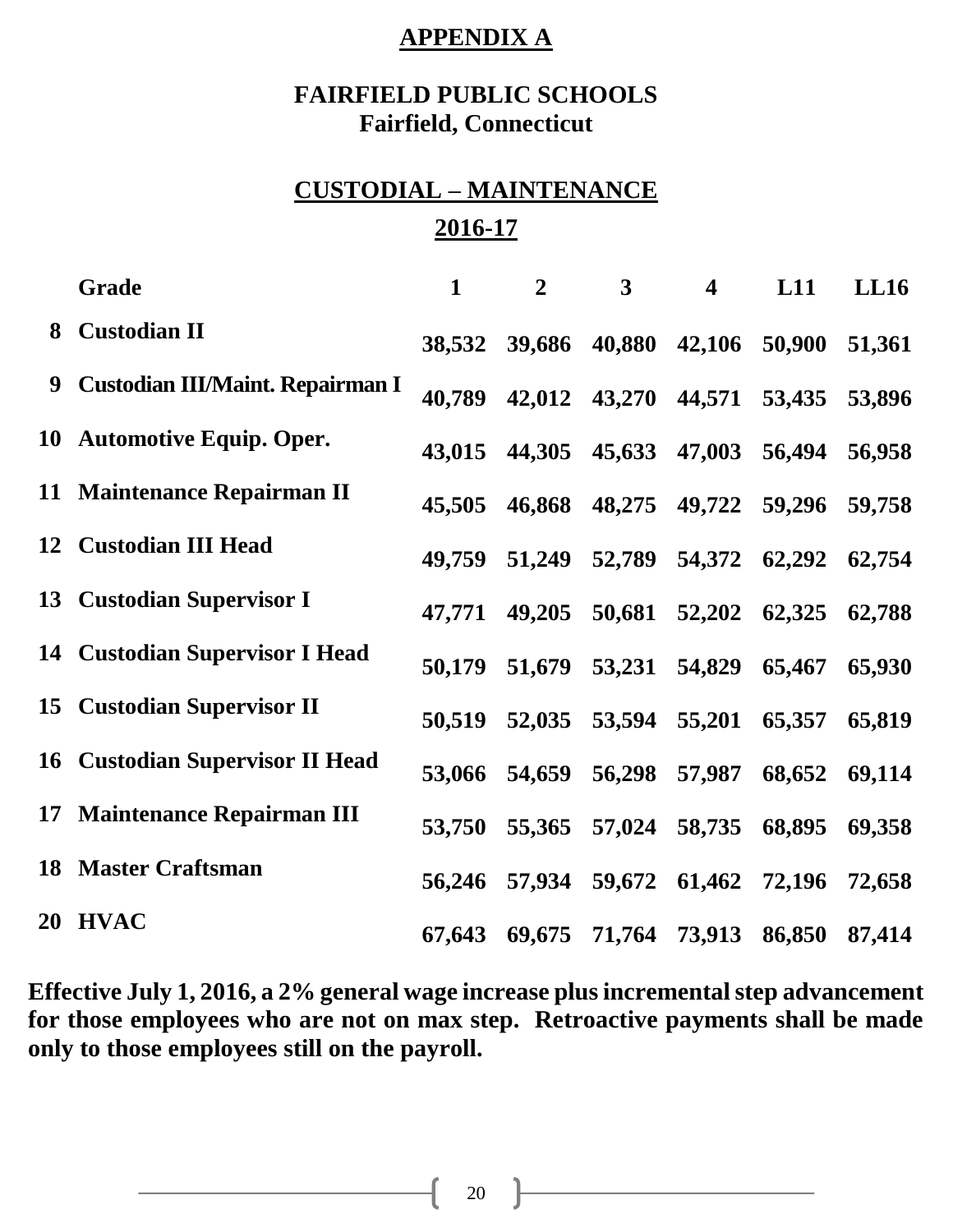#### **APPENDIX B**

#### **FAIRFIELD PUBLIC SCHOOLS Fairfield, Connecticut**

### **July 1, 2017 – December 31, 2017**

|   | Grade                                   | $\mathbf{1}$ | $\overline{2}$ | $\mathbf{3}$         | $\overline{\mathbf{4}}$ | L11    | LL16   |
|---|-----------------------------------------|--------------|----------------|----------------------|-------------------------|--------|--------|
|   | 8 Custodian II                          | 38,917       |                | 40,083 41,288 42,527 |                         | 51,409 | 51,875 |
| 9 | <b>Custodian III/Maint. Repairman I</b> | 41,197       |                | 42,432 43,703 45,017 |                         | 53,969 | 54,435 |
|   | 10 Automotive Equip. Oper.              | 43,446       |                | 44,748 46,089        | 47,473                  | 57,059 | 57,527 |
|   | 11 Maintenance Repairman II             | 45,960       | 47,337         | 48,757               | 50,219                  | 59,889 | 60,355 |
|   | 12 Custodian III Head                   | 50,256       |                | 51,761 53,317 54,916 |                         | 62,915 | 63,382 |
|   | 13 Custodian Supervisor I               | 48,248       | 49,697         |                      | 51,188 52,724           | 62,948 | 63,416 |
|   | <b>14 Custodian Supervisor I Head</b>   | 50,681       |                | 52,196 53,763        | 55,377                  | 66,121 | 66,589 |
|   | <b>15 Custodian Supervisor II</b>       | 51,024       |                | 52,556 54,130        | 55,753                  | 66,010 | 66,477 |
|   | <b>16 Custodian Supervisor II Head</b>  | 53,596       | 55,205         | 56,861               | 58,567                  | 69,339 | 69,805 |
|   | 17 Maintenance Repairman III            | 54,287       |                | 55,918 57,594        | 59,322                  | 69,584 | 70,052 |
|   | <b>18 Master Craftsman</b>              | 56,808       | 58,513         | 60,269               | 62,077                  | 72,918 | 73,384 |
|   | 20 HVAC                                 | 68,320       |                | 70,372 72,482 74,652 |                         | 87,718 | 88,288 |

**Effective July 1, 2017, a 1% general wage increase plus incremental step advancement to those employees who are not on max step. Retroactive payments shall be made only to those employees still on the payroll.**

21  $\uparrow$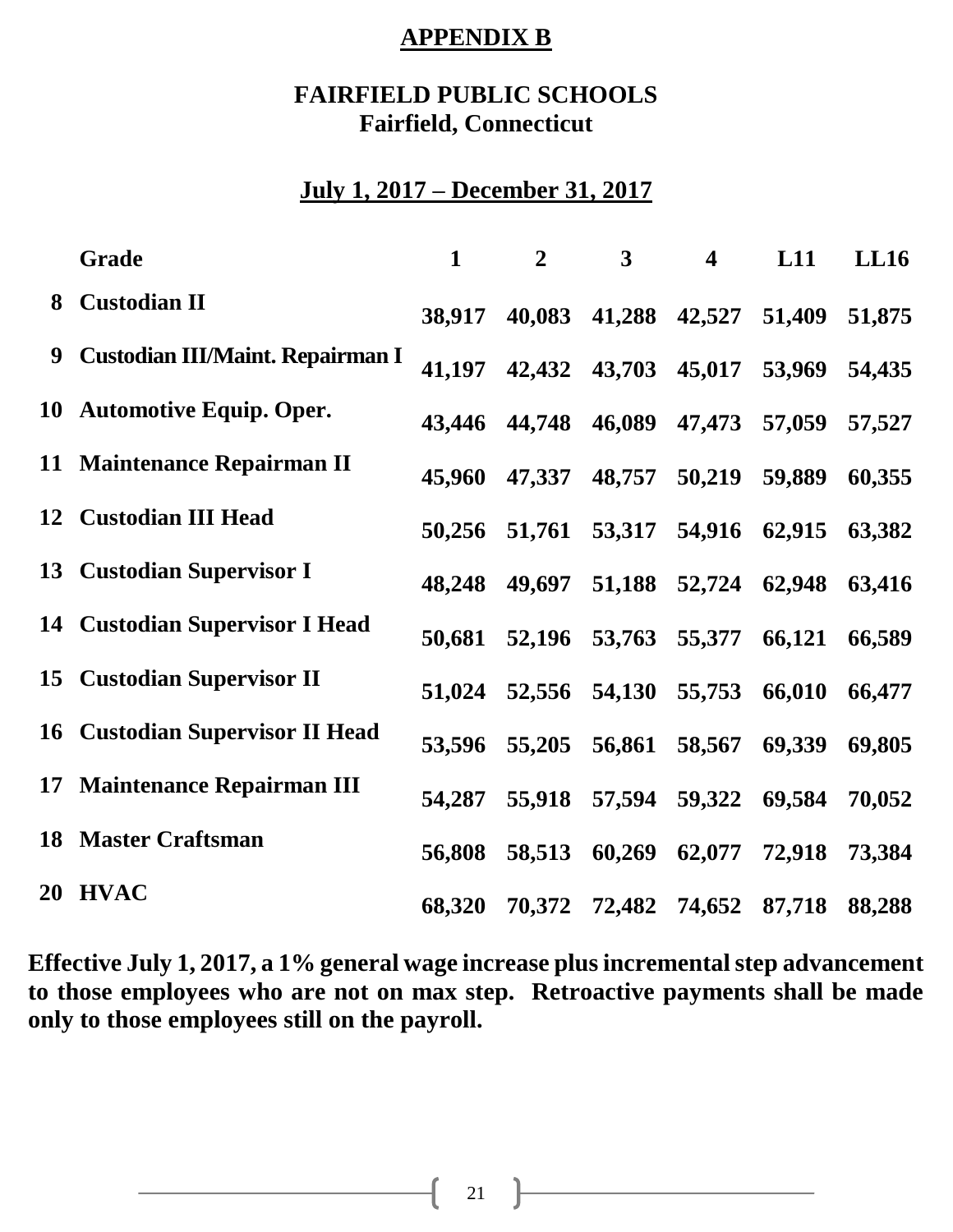## **APPENDIX C**

## **FAIRFIELD PUBLIC SCHOOLS Fairfield, Connecticut**

## **January 1, 2018 – June 30, 2018**

|   | <b>Grade</b>                            | $\mathbf{1}$ | $\overline{2}$ | 3 <sup>1</sup> | $\overline{\mathbf{4}}$ | L11                                       | <b>LL16</b> |
|---|-----------------------------------------|--------------|----------------|----------------|-------------------------|-------------------------------------------|-------------|
|   | 8 Custodian II                          |              |                |                |                         | 39,306 40,484 41,701 42,952 51,923 52,394 |             |
| 9 | <b>Custodian III/Maint. Repairman I</b> |              |                |                |                         | 41,609 42,856 44,140 45,467 54,509 54,979 |             |
|   | 10 Automotive Equip. Oper.              |              |                |                |                         | 43,880 45,195 46,550 47,948 57,630 58,102 |             |
|   | 11 Maintenance Repairman II             |              |                |                |                         | 46,420 47,810 49,245 50,721 60,488 60,959 |             |
|   | 12 Custodian III Head                   |              |                |                |                         | 50,759 52,279 53,850 55,465 63,544 64,016 |             |
|   | 13 Custodian Supervisor I               |              |                |                |                         | 48,730 50,194 51,700 53,251 63,577 64,050 |             |
|   | <b>14 Custodian Supervisor I Head</b>   |              |                |                |                         | 51,188 52,718 54,301 55,931 66,782 67,255 |             |
|   | <b>15 Custodian Supervisor II</b>       |              |                |                |                         | 51,534 53,082 54,671 56,311 66,670 67,142 |             |
|   | <b>16 Custodian Supervisor II Head</b>  |              |                |                |                         | 54,132 55,757 57,430 59,153 70,032 70,503 |             |
|   | 17 Maintenance Repairman III            |              |                |                |                         | 54,830 56,477 58,170 59,915 70,280 70,753 |             |
|   | <b>18 Master Craftsman</b>              |              |                |                |                         | 57,376 59,098 60,872 62,698 73,647 74,118 |             |
|   | 20 HVAC                                 |              |                |                |                         | 69,003 71,076 73,207 75,399 88,595 89,171 |             |

**Effective January 1, 2018, a 1% general wage increase. No Step advancement.**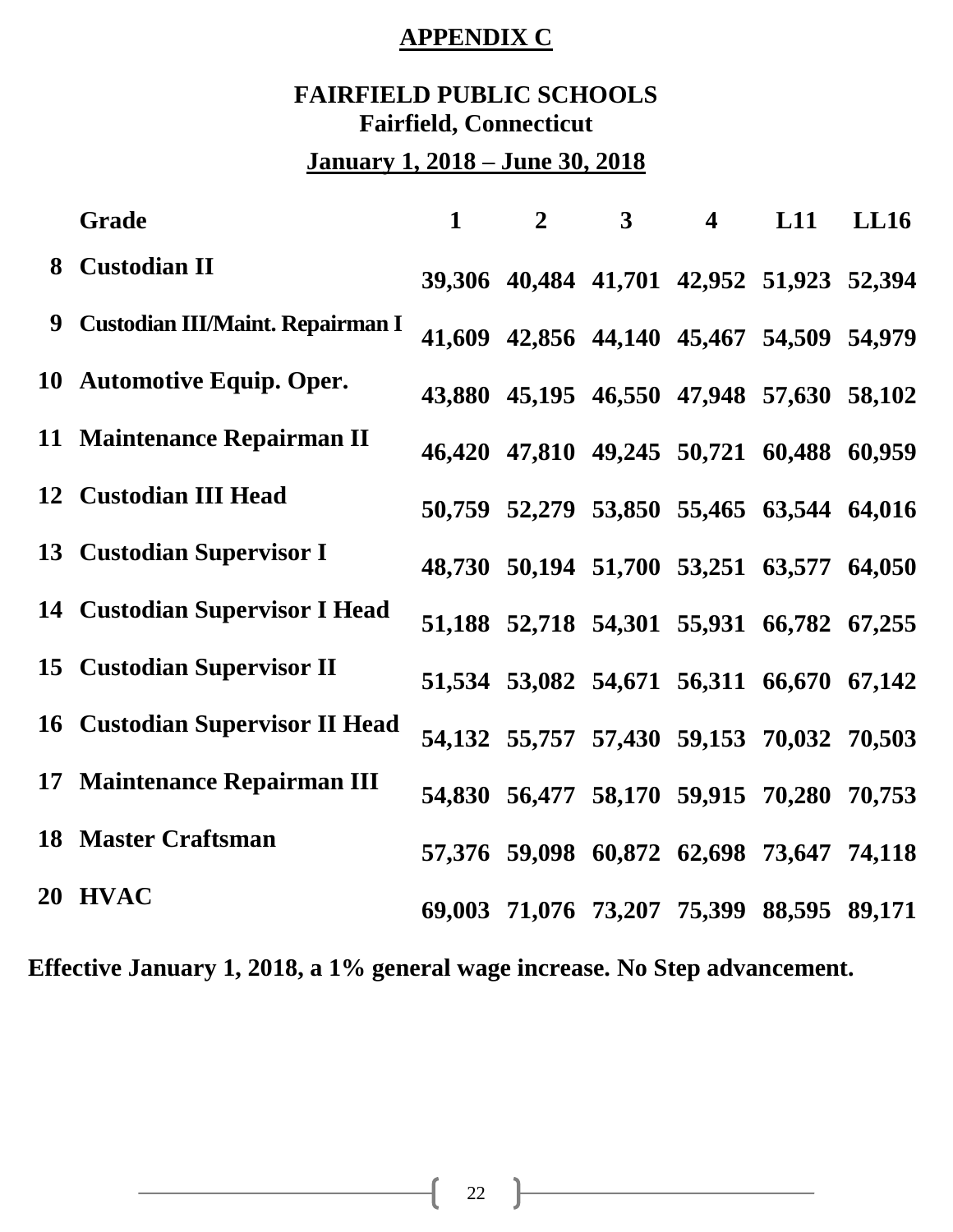#### **APPENDIX D**

#### **FAIRFIELD PUBLIC SCHOOLS Fairfield, Connecticut**

## **CUSTODIAL – MAINTENANCE 2018 – 2019**

| <b>Grade</b>                           | $\mathbf{1}$ | $\overline{2}$                            | 3 <sup>1</sup> | $\overline{\mathbf{4}}$ | L11 | <b>LL16</b> |
|----------------------------------------|--------------|-------------------------------------------|----------------|-------------------------|-----|-------------|
| 8 Custodian II                         |              | 39,896 41,091 42,327 43,596 52,702 53,180 |                |                         |     |             |
| 9 Custodian III/Maint. Repairman I     |              | 42,233 43,499 44,802 46,149 55,327 55,804 |                |                         |     |             |
| 10 Automotive Equip. Oper.             |              | 44,538 45,873 47,248 48,667 58,494 58,974 |                |                         |     |             |
| 11 Maintenance Repairman II            |              | 47,116 48,527 49,984 51,482 61,395 61,873 |                |                         |     |             |
| 12 Custodian III Head                  |              | 51,520 53,063 54,658 56,297 64,497 64,976 |                |                         |     |             |
| 13 Custodian Supervisor I              |              | 49,461 50,947 52,476 54,050 64,531 65,011 |                |                         |     |             |
| <b>14 Custodian Supervisor I Head</b>  |              | 51,956 53,509 55,116 56,770 67,784 68,264 |                |                         |     |             |
| 15 Custodian Supervisor II             |              | 52,307 53,878 55,491 57,156 67,670 68,149 |                |                         |     |             |
| <b>16 Custodian Supervisor II Head</b> |              | 54,944 56,593 58,291 60,040 71,082 71,561 |                |                         |     |             |
| 17 Maintenance Repairman III           |              | 55,652 57,324 59,043 60,814 71,334 71,814 |                |                         |     |             |
| <b>18 Master Craftsman</b>             |              | 58,237 59,984 61,785 63,638 74,752 75,230 |                |                         |     |             |
| 20 HVAC                                |              | 70,038 72,142 74,305 76,530 89,924 90,509 |                |                         |     |             |

**Effective July 1, 2018, a 1.5% general wage increase plus incremental step advancement for those employees who are not at max step.**

 $\begin{bmatrix} 23 \end{bmatrix}$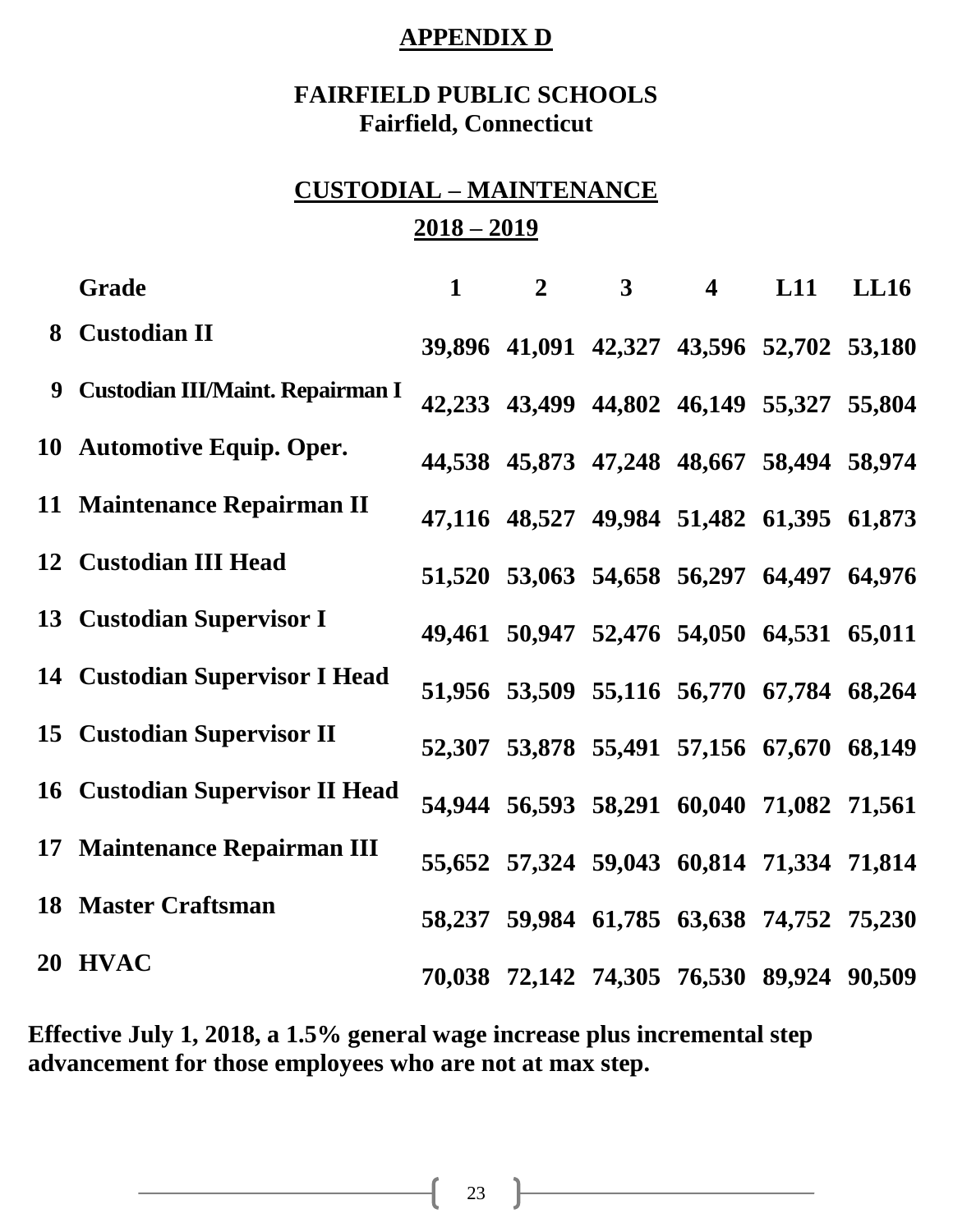#### MEMORANDUM OF UNDERSTANDING

This Memorandum of Understanding is entered into between Fairfield Board of Education and the Custodians-Maintenance Local 1779 of Council #4, AFSCME for the purpose of memorializing the Board's decision to change insurance plan design from the option(s) currently set forth in the 2012 - 2016 collective bargaining agreement between the parties, to the Oxford/United Healthcare Freedom Select POS HEP Preferred Plan offered through the State of Connecticut and designated as the State Partnership Plan 2.0 (SP2.0). The Board regards this change as within its rights under the collective bargaining agreement, its inherent management rights and/or applicable practice and legal precedent to effect this change without the necessity of agreement by the Union.

The Board also understands that the Union may take the position that the Board may not unilaterally implement this change, on the basis and argument that SP2.0 is not substantially equivalent to the current insurance plan option(s) set forth in the collective bargaining agreement between the parties.

However, both parties acknowledge that the change of insurance plan offering to SP2.0 is beneficial to both the District and the bargaining unit, and that, accordingly, the issue of unilateral change versus bargaining obligation need not be resolved in connection with this issue.

Accordingly, the details set forth below serve to clarify and detail the specifies of the Board's change from the current insurance options set forth in the cu11ent collective bargaining agreement and to which the Union does not object, rather than as a negotiated modification of the collective bargaining agreement.

- 1. Notwithstanding the provisions of Article VI, Benefits in the collective bargaining agreement between the parties, effective July 1, 2016 the only medical, RX and dental insurance plan offered by the Board shall be the SP2.0.
- 2. Current premium cost share percentages for medical, RX and dental shall follow negotiated percentages for each 1iscal year for the term of the collective bargaining contract but will be applied to the SP2.0 rates.
- 3. Premium rates will be established by the State of Connecticut for the relevant July I through June 30 yearly period, and shall be inclusive of medical, RX and all administrative fees. Mr. Slowik indicated that the 2016-2017 rates have not yet been determined.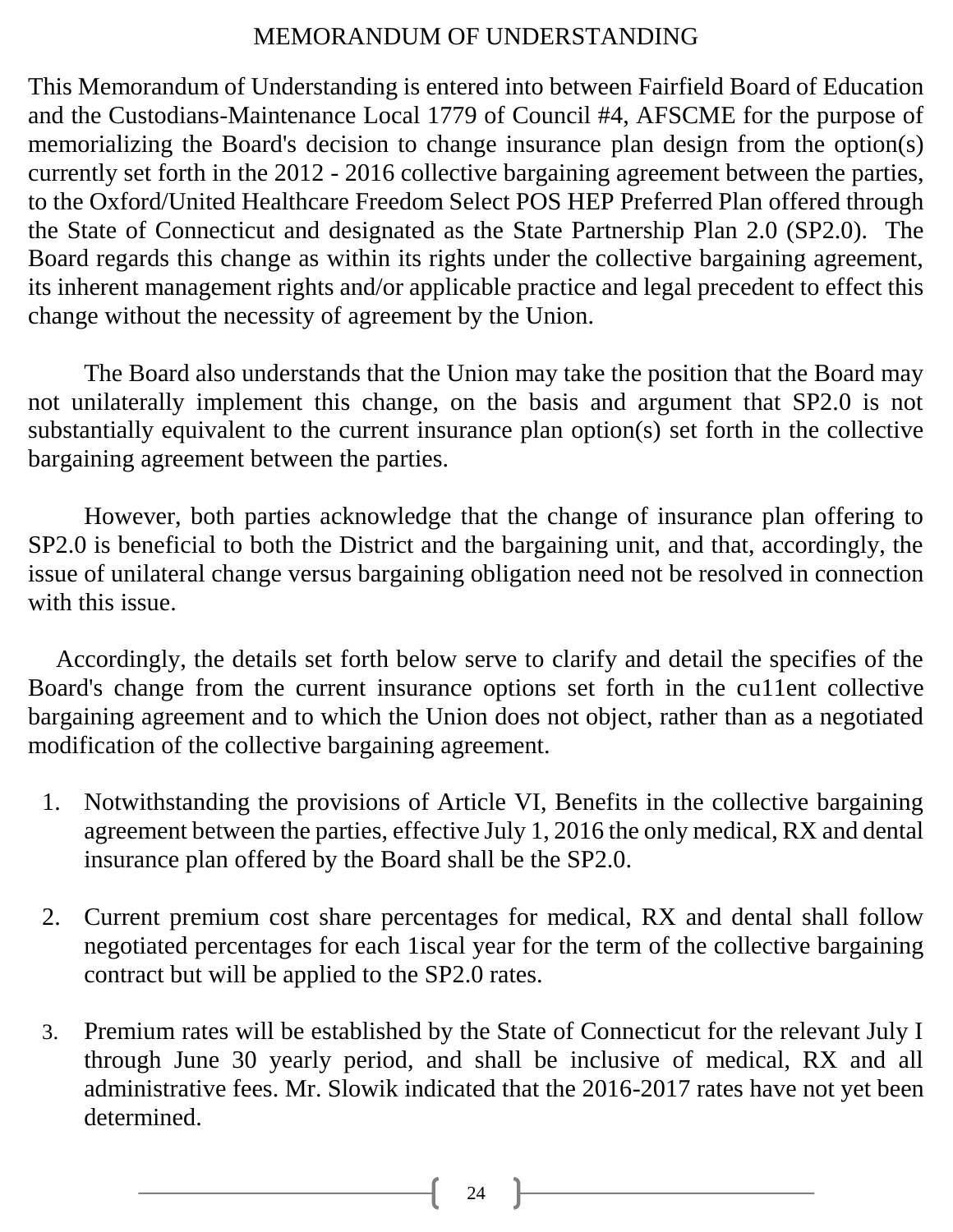- 4. The premium rates will be as established by the State for single, employee + one and family, and for actives, pre-65 retirees, Medicare retirees and post-65 non- Medicare eligible retirees, but blended consistent with Board practice to provide for uniform rates across category for actives and retirees. This will result, for example, in an active custodian/maintenance employee with family coverage paying a higher premium than the active employee family rate posted by the State.
- 5. SP2.0 design and co-payments shall be as specified in the four (4) page multi- color document distributed on December 14, 2015 by Mr. Slowik and Ms. Dunn, titled Connecticut Partnership Plan 2.0, and with page headings "Why Join CT Partnership 2.0," "MEDICAL BENEFIT SUMMARY" and "DENTAL BENEFIT SUMMARY." (ATTACHMENT 1).
- 6. In lieu of the dental plan offered by the Board in Article VI, Section 1 of the current collective bargaining agreement, the Board will provide the "Unlimited Annual Maximum Plan" described on the last page of ATTACHMENT 1. Said Plan is currently administered by Cigna.
- 7. Current Dental Plan premium cost share percentages will follow negotiated percentages for each fiscal year for the term of the collective bargaining agreement but will be applied to the SP2.0 rates.
- 8. Employees participating in the medical insurance are not required to enroll in the Dental Plan.
- 9. The SP2.0 Cigna Vision Rider (lenses and frames) will not be offered. However, medical based vision issues and checkups are provided through SP2.0.
- 10. In the event the Board at any time exercises its specific or management rights under the collective bargaining agreement to leave the SP2.0 plan for an equal or better plan or carrier, then the Board, in determining if the new plan or carrier is equal or better, may use the plan offering in the current collective bargaining agreement in force at the time of signing this Memorandum of Understanding as the baseline for determining equal or better. The Board will not be required to use SP2.0 as the baseline.
- 11. As of December 18, 2015, the Board's attorney has been advised by Bernard Slowik, Partnership Plan Health Care Analyst with the Connecticut Office of the State Comptroller, that a Summary Plan Description for SP2.0 has not yet been finalized.